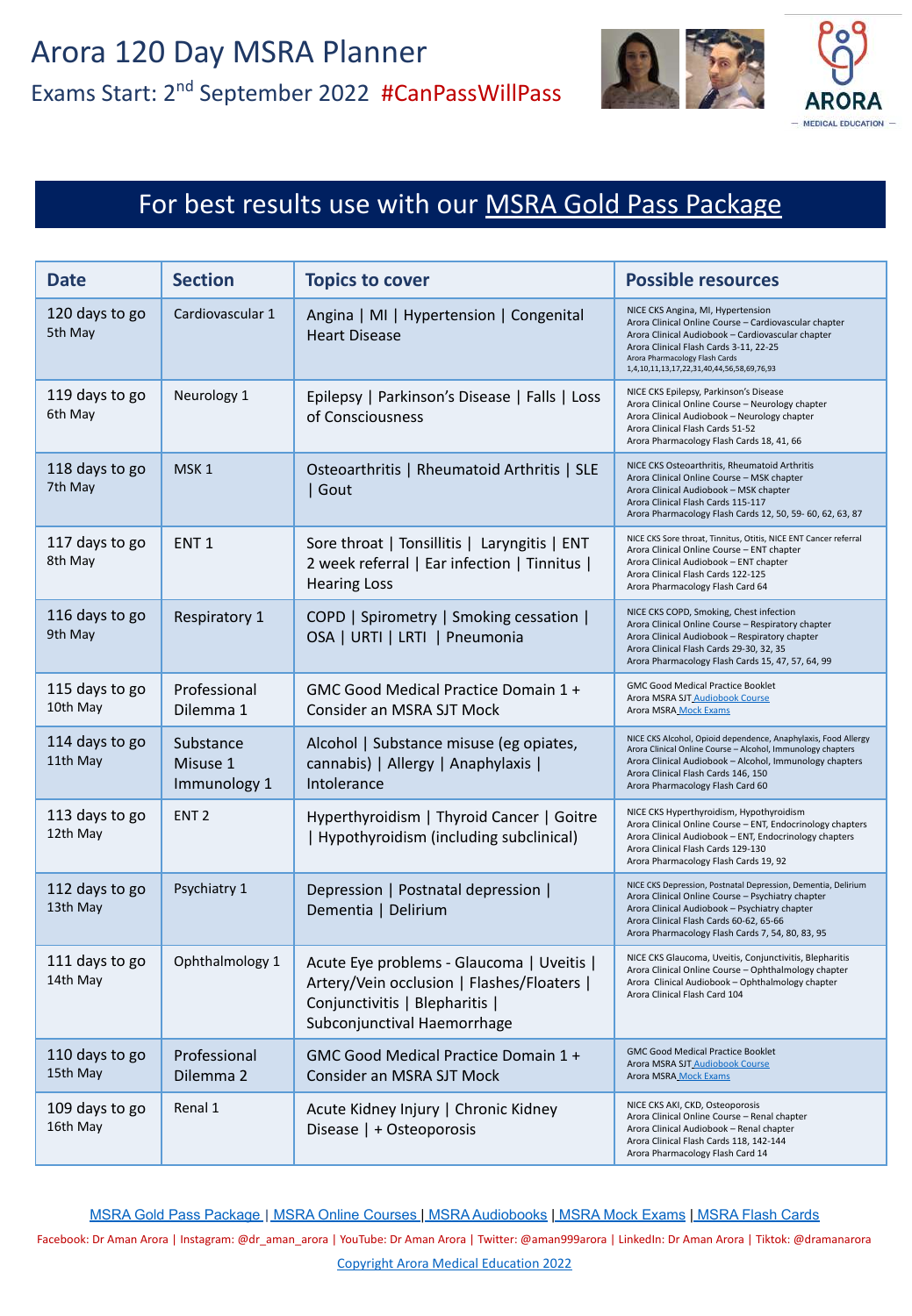

### **Trustpilot** ★ ★ ★ ★ ★

# **#CanPassWillPass**

www.aroramedicaleducation.co.uk ⊠ aman@aroramedicaleducation.co.uk □ 07545543257



# **MSRA Mock exams**

- Detailed and challenging MSRA SJT and clinical mocks from your own home
- Re-create exam conditions. Immediate feedback. Boost Б vour score
- Pause, return, review, repeat... As many times as you like э -Target your weak areas
- Your questions were the best that I did and they  $($ helped me get into training'

## **MSRA Online** courses

- 
- Interactive MSRA teaching courses from the comfort of your own home
- $\overline{\phantom{1}}$ Focused, detailed, to the point: based on MSRA blueprint syllabus
- Pause, restart, rewatch 1, 3, 6 or 12 month packages

"The MSRA Clinical course was very detailed and  $(\cdot)$ helped me get a good score

## **MSRA Gold Package**



- Our most comprehensive, bespoke Ď MSRA package designed for success
- Two key focuses: boost knowledge and enhance exam  $\overline{\phantom{0}}$ technique (clinical + SJT)
- Save time, money and planning created for a 3 to 12 months MSRA preparation plan
- $(\bullet \bullet)$ "All of your MSRA resources were perfect" - thank you so much!"



## **MSRA Audiobooks**

- Time-saving MSRA SJT and clinical audio courses to use wherever you are
- Focused, detailed, to the point: based on MSRA blueprint  $\overline{\phantom{a}}$ syllabus
- Improve efficiency of travel, shopping, exercise... No expiry D.
- "The audiobooks saved so much time completely  $($ \*\*) changed my preparation

### **MSRA Flash Cards**

- Simple, beautiful, focused MSRA teaching cards posted directly to your home
- Based on nice CKS guidelines perfect for MSRA
- Use as quick reference between questions or for focused study sessions  $\blacktriangleright$
- "Loved using your cards for quick preparation thank you!"





**O** Dr Aman Arora

### **MSRA Boost on Social Media**



**D** Dr Aman Arora

**O** @aman999arora **@** @dr\_aman\_arora

**@** @dramanarora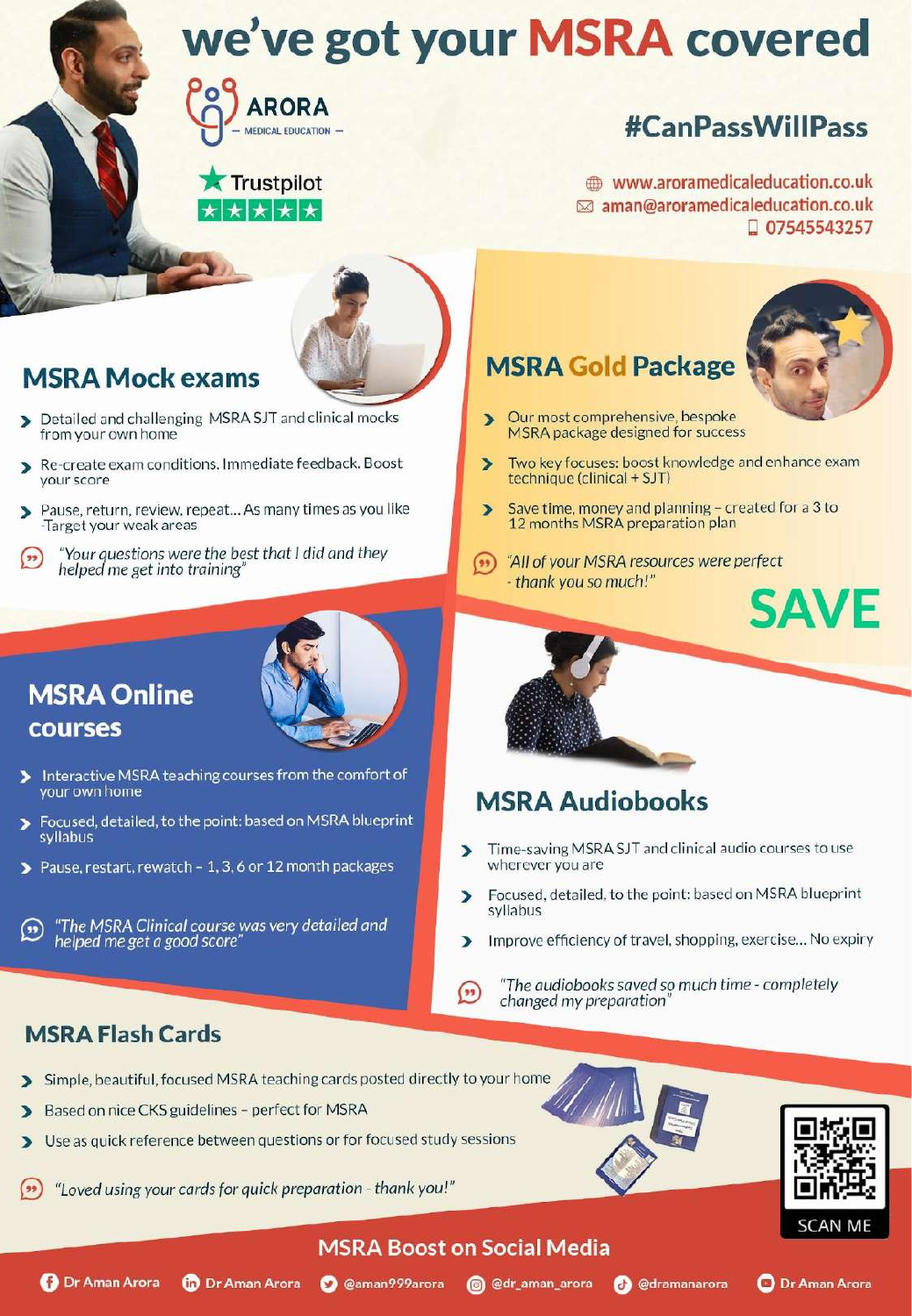

# For best results use with our **[MSRA Gold Pass Package](https://aroramedicaleducation.co.uk/msra-gold-pass-package/)**

| <b>Date</b>                | <b>Section</b>                            | <b>Topics to cover</b>                                                                                                                                                                                                 | <b>Possible resources</b>                                                                                                                                                                                                                                                     |
|----------------------------|-------------------------------------------|------------------------------------------------------------------------------------------------------------------------------------------------------------------------------------------------------------------------|-------------------------------------------------------------------------------------------------------------------------------------------------------------------------------------------------------------------------------------------------------------------------------|
| 108 days to go<br>17th May | Dermatology 1                             | Moles   Skin Cancer   Ulcers   Skin<br>infection   Psoriasis   Acne   Eczema                                                                                                                                           | NICE CKS Ulcers, Cellulitis, Impetigo, Acne, Psoriasis, Eczema, NICE Skin Cancer<br>Arora Clinical Online Course - Dermatology chapter<br>Arora Clinical Audiobook - Dermatology chapter<br>Arora Clinical Flash Cards 132-138<br>Arora Pharmacology Flash Cards 39, 50, 90   |
| 107 days to go<br>18th May | Women's Health 1                          | Infertility   Contraception (including<br>Emergency)   Menorrhagia                                                                                                                                                     | NICE CKS Infertility, Contraception (various), Menorrhagia<br>Arora Clinical Online Course - Women's Health chapter<br>Arora Clinical Audiobook - Women's Health,<br>Arora Clinical Flash Cards 84-85, 88-91, 95<br>Arora Pharmacology Flash Cards 24-25, 46, 94, 98          |
| 106 days to go<br>19th May | Genetics 1                                | <b>Genetics: Autosomal Dominant and</b><br>Recessive   X-linked Dominant and<br>Recessive                                                                                                                              | Arora Clinical Online Course - Genetics chapter<br>Arora Clinical Audiobook - Genetics chapter<br>Arora Clinical Flash Card 148                                                                                                                                               |
| 105 days to go<br>20th May | Professional<br>Dilemma 3                 | GMC Good Medical Practice Domain 2 +<br>Consider an MSRA SJT Mock                                                                                                                                                      | <b>GMC Good Medical Practice Booklet</b><br>Arora MSRA SJT Audiobook Course<br>Arora MSRA Mock Exams                                                                                                                                                                          |
| 104 days to go<br>21st May | Cardiovascular 2                          | Cholesterol   CVD Risk   Statins  <br>Primary/Secondary Prevention  <br>Tachycardia including Atrial Fibrillation  <br><b>ECGs</b>                                                                                     | NICE CKS CVD Risk Assessment, Lipid Modification, AF<br>Arora Clinical Online Course - Cardiovascular chapter<br>Arora Clinical Audiobook - Cardiovascular chapter<br>Arora Clinical Flash Cards 1-2, 6-7, 12-14, 24<br>Arora Pharmacology Flash Cards 6, 13, 30, 32, 84, 100 |
| 103 days to go<br>22nd May | Gastroenterology<br>$\mathbf{1}$          | Irritable Bowel Disease   Lower GI cancer<br>including referral   Inherited Polyps                                                                                                                                     | NICE CKS Crohns Disease, UC, NICE Lower GI cancer<br>Arora Clinical Online Course - Gastroenterology chapter<br>Arora Clinical Audiobook - Gastroenterology chapter<br>Arora Clinical Flash Cards 42-44<br>Arora Pharmacology Flash Card 12                                   |
| 102 days to go<br>23rd May | Endocrinology 1                           | Hypo/Hyperkalaemia  <br>Hypo/Hypernatraemia  <br>Hyperparathyroidism  <br>Hyper/Hypocalcaemia                                                                                                                          | NICE CKS Hyponatraemia, Hypercalcaemia<br>Arora Clinical Online Course - Endocrinology chapter<br>Arora Clinical Audiobook - Endocrinology chapter                                                                                                                            |
| 101 days to go<br>24th May | MSK <sub>2</sub>                          | Neck including Whiplash, Radiculopathy,<br>Neck Injury   Back Pain (simple and red<br>flags)   Shoulder including Frozen<br>Shoulder, Rotator Cuff, Dislocation   Wrist<br>eg Carpal Tunnel Syndrome, De<br>Quervain's | NICE CKS Neck (various), Low Back Pain, Shoulder pain, CTS<br>Arora Clinical Online Course - MSK chapter<br>Arora Clinical Audiobook - MSK chapter<br>Arora Clinical Flash Cards 108-111<br>Arora Pharmacology Flash Cards 59-60, 62                                          |
| 100 days to go<br>25th May | Catch-up Day 1                            | Complete any missed days above<br>Review material from days $120 \rightarrow 101$                                                                                                                                      | <b>Consider Arora MSRA Clinical Mocks</b>                                                                                                                                                                                                                                     |
| 99 days to go<br>26th May  | Professional<br>Dilemma 4                 | GMC Good Medical Practice Domain 2 +<br>Consider an MSRA SJT Mock                                                                                                                                                      | <b>GMC Good Medical Practice Booklet</b><br>Arora MSRA SJT_Audiobook Course<br>Arora MSRA Mock Exams                                                                                                                                                                          |
| 98 days to go<br>27th May  | <b>Infectious Disease</b><br>$\mathbf{1}$ | Covid-19   Tuberculosis   Malaria  <br><b>Yellow Fever</b>                                                                                                                                                             | NICE CKS Covid-19, TB, Malaria, Yellow Fever<br>Arora Clinical Online Course - ID chapter<br>Arora Clinical Audiobook - ID chapter<br>Arora Clinical Flash Card 34<br>Arora Pharmacology Flash Cards 47, 64, 77                                                               |

[MSRA Gold Pass Package](https://aroramedicaleducation.co.uk/msra-gold-pass-package/) | [MSRA Online Courses |](https://aroramedicaleducation.co.uk/msra-clinical-crammer-online-course/) [MSRA Audiobooks](https://aroramedicaleducation.co.uk/audiobook/msra-audiobooks/) | [MSRA Mock Exams](https://aroramedicaleducation.co.uk/mock-exam/msra-mock-exams/) | [MSRA Flash Cards](https://aroramedicaleducation.co.uk/arora-medical-flash-cards/)

Facebook: Dr Aman Arora | Instagram: @dr\_aman\_arora | YouTube: Dr Aman Arora | Twitter: @aman999arora | LinkedIn: Dr Aman Arora | Tiktok: @dramanarora

Copyright Arora Medical Education 2022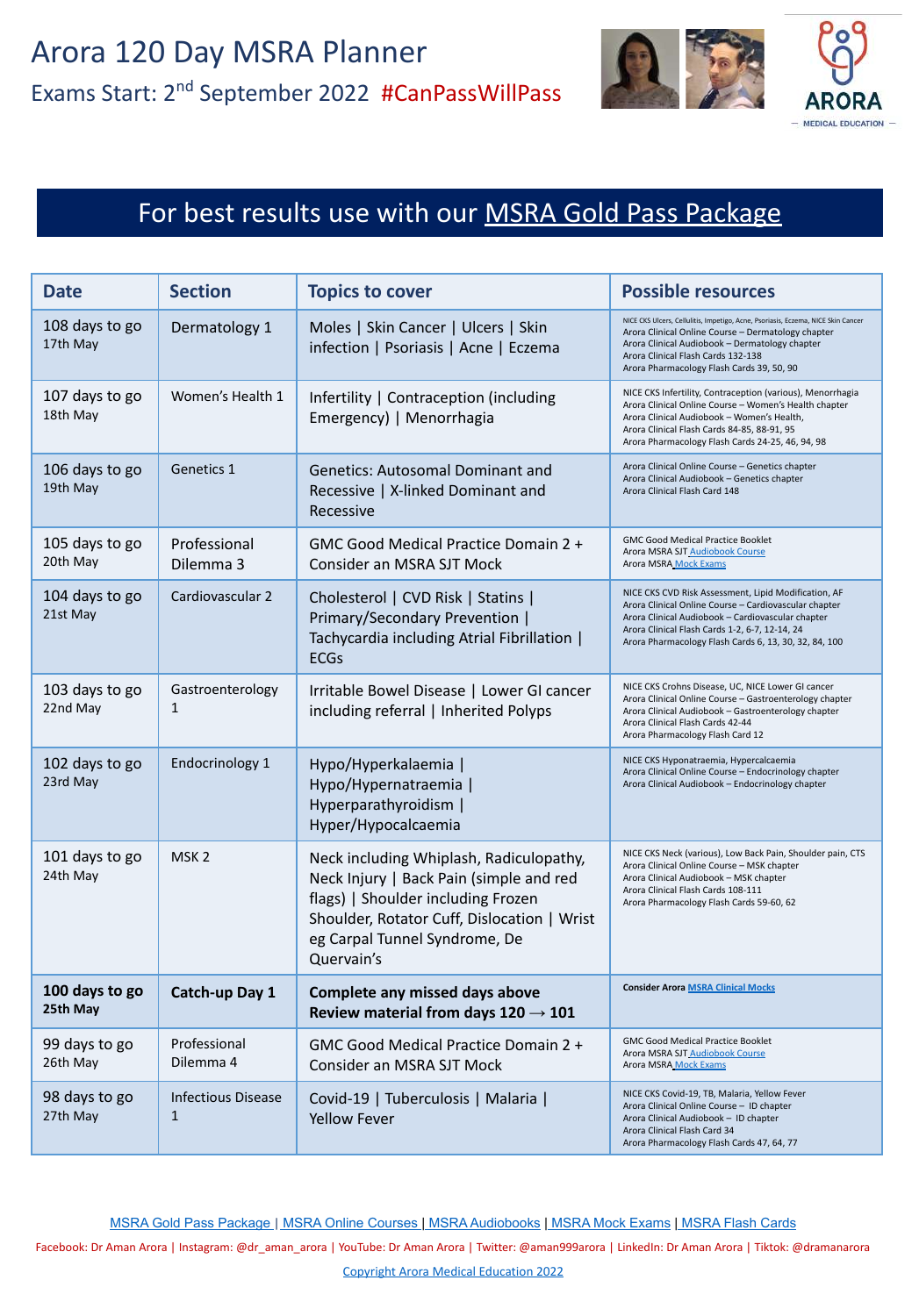

| <b>Date</b>                | <b>Section</b>            | <b>Topics to cover</b>                                                                                                                            | <b>Possible resources</b>                                                                                                                                                                                                                                             |
|----------------------------|---------------------------|---------------------------------------------------------------------------------------------------------------------------------------------------|-----------------------------------------------------------------------------------------------------------------------------------------------------------------------------------------------------------------------------------------------------------------------|
| 97 days to go<br>28th May  | Neurology 2               | Meningitis   Encephalitis   Facial Nerve<br>Palsy   Temporal Arteritis   PMR                                                                      | NICE CKS Meningitis, Bell's Palsy, Giant Cell Arteritis, PMR<br>Arora Clinical Online Course - Neurology chapter<br>Arora Clinical Audiobook - Neurology chapter<br>Arora Clinical Flash Cards 56, 59, 147<br>Arora Pharmacology Flash Cards 2, 85                    |
| 96 days to go<br>29th May  | Respiratory 2             | Asthma including Childhood  <br>Pneumothorax   ABGs   Respiratory<br>Failure                                                                      | NICE CKS Asthma<br>Arora Clinical Online Course - Respiratory chapter<br>Arora Clinical Audiobook - Respiratory chapter<br>Arora Clinical Flash Cards 26-28                                                                                                           |
| 95 days to go<br>30th May  | <b>Endocrinology 2</b>    | Cushing's   Addison's Disease   Conn's<br>Syndrome   Obesity                                                                                      | NICE CKS Addison's Disease, Obesity<br>Arora Clinical Online Course - Endocrinology chapter<br>Arora Clinical Audiobook - Endocrinology chapter<br>Arora Clinical Flash Card 131<br>Arora Pharmacology Flash Card 85                                                  |
| 94 days to go<br>31st May  | Professional<br>Dilemma 5 | GMC Good Medical Practice Domain 3 +<br>Consider an MSRA SJT Mock                                                                                 | <b>GMC Good Medical Practice Booklet</b><br>Arora MSRA SJT Audiobook Course<br>Arora MSRA Mock Exams                                                                                                                                                                  |
| 93 days to go<br>1st June  | Haematology 1             | Anaemia (B12   Folate   Fe)   FBC results  <br>Sickle Cell Disease   Thalassaemia   Spleen                                                        | NICE CKS Anaemia (various), Sickle Cell Disease<br>Arora Clinical Online Course - Haematology chapter<br>Arora Clinical Audiobook - Haematology chapter<br>Arora Clinical Flash Cards 139-141<br>Arora Pharmacology Flash Card 38                                     |
| 92 days to go<br>2nd June  | ENT <sub>3</sub>          | Cholesteatoma   Vertigo   Nose including<br>Epistaxis, Polyps, Fracture, Hay Fever                                                                | NICE CKS Vertigo, BPPV, Nose: Epistaxis, Allergic Rhinitis, Sinusitis<br>Arora Clinical Online Course - ENT chapter<br>Arora Clinical Audiobook - ENT chapter<br>Arora Clinical Flash Cards 119-122<br>Arora Pharmacology Flash Card 71                               |
| 91 days to go<br>3rd June  | Neurology 3               | Migraine   Tension Headache   Cluster<br>Headache   Medical Overuse Headache                                                                      | NICE CKS Headache (various)<br>Arora Clinical Online Course - Neurology chapter<br>Arora Clinical Audiobook - Neurology chapter<br>Arora Clinical Flash Cards 53-55, 57<br>Arora Pharmacology Flash Cards 11, 52, 59, 62, 97                                          |
| 90 days to go<br>4th June  | Ophthalmology 2           | Chronic vision loss: Cataract   Age Related<br>Macular Degeneration   Retinopathy<br>(Diabetic and Hypertensive)                                  | NICE CKS Cataract, Age Related Macular Degeneration<br>Arora Clinical Online Course - Ophthalmology chapter<br>Arora Clinical Audiobook - Ophthalmology chapter<br>Arora Clinical Flash Cards 105-107                                                                 |
| 89 days to go<br>5th June  | Professional<br>Dilemma 6 | GMC Good Medical Practice Domain 3 +<br>Consider an MSRA SJT Mock                                                                                 | <b>GMC Good Medical Practice Booklet</b><br>Arora MSRA SJT Audiobook Course<br>Arora MSRA Mock Exams                                                                                                                                                                  |
| 88 days to go<br>6th June  | Paediatrics 1             | Immunisation Schedule   Neonate<br>conditions eg FTT, Jaundice   Antenatal:<br>Advice, Early Pregnancy Problems, Mid<br><b>Pregnancy Problems</b> | NICE CKS Immunisation, Jaundice in Newborn, Antenatal, Miscarriage, Ectopic<br>Arora Clinical Online Course - Paediatrics, Women's Health chapters<br>Arora Clinical Audiobook - Paediatrics chapter, Women's Health chapters<br>Arora Clinical Flash Cards 69, 97-99 |
| 87 days to go<br>7th June  | Palliative Care 1         | Palliative care - Analgesia   Nausea   Dose<br>Calculations                                                                                       | NICE CKS Palliative Care - Analgesia, Nausea<br>Arora Clinical Online Course - Palliative Care chapter<br>Arora Clinical Audiobook - Palliative Care chapter<br>Arora Clinical Flash Card 145<br>Arora Pharmacology Flash Cards 26, 52, 59-60, 62                     |
| 86 days to go<br>8th June  | Cardiovascular 3          | Heart Failure   Peripheral Vascular Disease<br>DVT   Varicose Veins   Shock                                                                       | NICE CKS Heart Failure, PVD, DVT, Varicose Veins<br>Arora Clinical Online Course - Cardiovascular chapter<br>Arora Clinical Audiobook - Cardiovascular chapter<br>Arora Clinical Flash Cards 15-16, 18-20<br>Arora Pharmacology Flash Cards 1, 10, 32, 44, 55, 100    |
| 85 days to go<br>9th June  | Neurology 4               | Intracerebral bleeds   Multiple Sclerosis  <br>Motor Neurone Disease   Myasthenia<br>Gravis                                                       | <b>NICE CKS Multiple Sclerosis</b><br>Arora Clinical Online Course - Neurology chapter<br>Arora Clinical Audiobook - Neurology chapter                                                                                                                                |
| 84 days to go<br>10th June | Professional<br>Dilemma 7 | GMC Good Medical Practice Domain 4 +<br>Consider an MSRA SJT Mock                                                                                 | <b>GMC Good Medical Practice Booklet</b><br>Arora MSRA SJT Audiobook Course<br>Arora MSRA Mock Exams                                                                                                                                                                  |

[MSRA Gold Pass Package](https://aroramedicaleducation.co.uk/msra-gold-pass-package/) [|](https://aroramedicaleducation.co.uk/msra/) [MSRA Online Courses](https://aroramedicaleducation.co.uk/msra-clinical-crammer-online-course/) [| MSRA Audiobooks](https://aroramedicaleducation.co.uk/audiobook/msra-audiobooks/) [| MSRA Mock Exams](https://aroramedicaleducation.co.uk/mock-exam/msra-mock-exams/) | [MSRA Flash Cards](https://aroramedicaleducation.co.uk/arora-medical-flash-cards/) Facebook: Dr Aman Arora | Instagram: @dr\_aman\_arora | YouTube: Dr Aman Arora | Twitter: @aman999arora | LinkedIn: Dr Aman Arora | Tiktok: @dramanarora Copyright Arora Medical Education 2022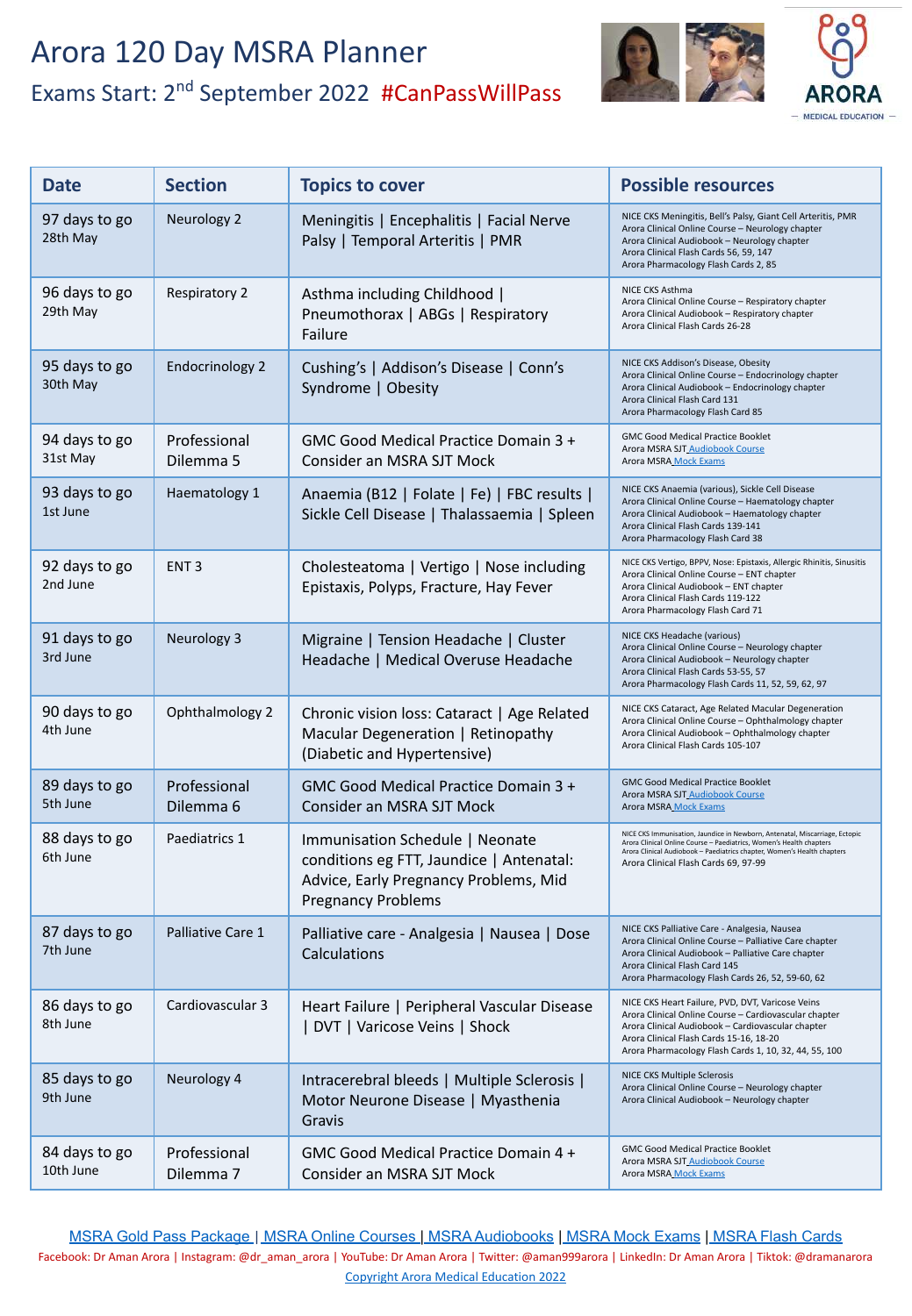

### **Trustpilot** ★ ★ ★ ★ ★

# **#CanPassWillPass**

www.aroramedicaleducation.co.uk ⊠ aman@aroramedicaleducation.co.uk □ 07545543257



# **MSRA Mock exams**

- Detailed and challenging MSRA SJT and clinical mocks from your own home
- Re-create exam conditions. Immediate feedback. Boost Б vour score
- Pause, return, review, repeat... As many times as you like э -Target your weak areas
- Your questions were the best that I did and they  $($ helped me get into training'

## **MSRA Online** courses

- 
- Interactive MSRA teaching courses from the comfort of your own home
- $\overline{\phantom{1}}$ Focused, detailed, to the point: based on MSRA blueprint syllabus
- Pause, restart, rewatch 1, 3, 6 or 12 month packages

"The MSRA Clinical course was very detailed and  $(\cdot)$ helped me get a good score

## **MSRA Gold Package**



- Our most comprehensive, bespoke Ď MSRA package designed for success
- Two key focuses: boost knowledge and enhance exam  $\overline{\phantom{0}}$ technique (clinical + SJT)
- Save time, money and planning created for a 3 to 12 months MSRA preparation plan
- $(\bullet \bullet)$ "All of your MSRA resources were perfect" - thank you so much!"



## **MSRA Audiobooks**

- Time-saving MSRA SJT and clinical audio courses to use wherever you are
- Focused, detailed, to the point: based on MSRA blueprint  $\overline{\phantom{a}}$ syllabus
- Improve efficiency of travel, shopping, exercise... No expiry D.
- "The audiobooks saved so much time completely  $($ \*\*) changed my preparation

### **MSRA Flash Cards**

- Simple, beautiful, focused MSRA teaching cards posted directly to your home
- Based on nice CKS guidelines perfect for MSRA
- Use as quick reference between questions or for focused study sessions  $\blacktriangleright$
- "Loved using your cards for quick preparation thank you!"





**O** Dr Aman Arora

### **MSRA Boost on Social Media**



**D** Dr Aman Arora

**O** @aman999arora **@** @dr\_aman\_arora

**@** @dramanarora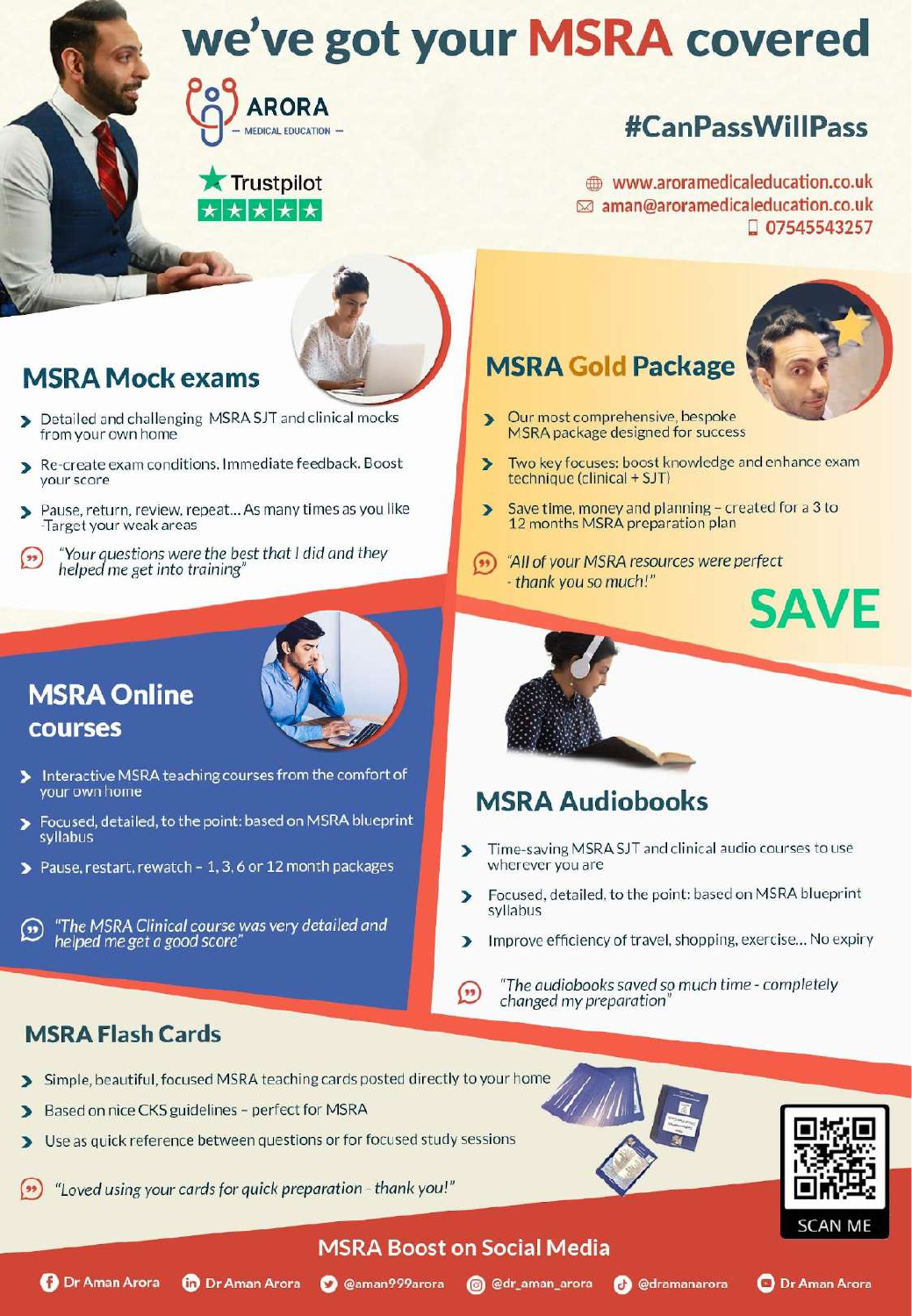

| <b>Date</b>                | <b>Section</b>            | <b>Topics to cover</b>                                                                                                                                                                            | <b>Possible resources</b>                                                                                                                                                                                                                                           |
|----------------------------|---------------------------|---------------------------------------------------------------------------------------------------------------------------------------------------------------------------------------------------|---------------------------------------------------------------------------------------------------------------------------------------------------------------------------------------------------------------------------------------------------------------------|
| 83 days to go<br>11th June | Psychiatry 2              | Anxiety   OCD   PTSD   Schizophrenia  <br>Acute psychosis   Bipolar Disorder  <br>Somatisation                                                                                                    | NICE CKS Anxiety, OCD, PTSD, Psychosis, Schizophrenia, Bipolar Disorder<br>Arora Clinical Online Course - Psychiatry chapter<br>Arora Clinical Audiobook - Psychiatry chapter<br>Arora Clinical Flash Cards 63-64<br>Arora Pharmacology Flash Cards 29, 70, 80, 83  |
| 82 days to go<br>12th June | Women's Health<br>2       | Breast Cancer including referral   Familial  <br>Benign Breast Disease   Urinary<br>Incontinence   Endometriosis                                                                                  | NICE Breast Cancer Referral, NICE CKS Incontinence, Endometriosis<br>Arora Clinical Online Course - Women's Health chapter<br>Arora Clinical Audiobook - Women's Health chapter<br>Arora Clinical Flash Cards 83, 93-94<br>Arora Pharmacology Flash Cards 9, 24     |
| 81 days to go<br>13th June | <b>GU Medicine 1</b>      | STIs including Chlamydia, Gonorrhoeae  <br>$HIV + PEP$                                                                                                                                            | NICE CKS STI (various)<br>Arora Clinical Online Course - GU Medicine chapter<br>Arora Clinical Audiobook - GU Medicine chapter                                                                                                                                      |
| 80 days to go<br>14th June | Catch-up Day 2            | Complete any missed days above<br>Review material from days $99 \rightarrow 81$                                                                                                                   | <b>Consider Arora MSRA Clinical Mocks</b>                                                                                                                                                                                                                           |
| 79 days to go<br>15th June | <b>Endocrinology 3</b>    | Diabetes diagnosis, management and<br>complications (acute and chronic)                                                                                                                           | <b>NICE CKS Diabetes</b><br>Arora Clinical Online Course - Endocrinology chapter<br>Arora Clinical Audiobook - Endocrinology chapter<br>Arora Clinical Flash Cards 126-128<br>Arora Pharmacology Flash Cards 33, 36, 49, 67, 78, 86                                 |
| 78 days to go<br>16th June | Professional<br>Dilemma 8 | GMC Good Medical Practice Domain 4 +<br>Consider an MSRA SJT Mock                                                                                                                                 | <b>GMC Good Medical Practice Booklet</b><br>Arora MSRA SJT Audiobook Course<br>Arora MSRA Mock Exams                                                                                                                                                                |
| 77 days to go<br>17th June | MSK <sub>3</sub>          | Knees eg Osgood-Schlatter's Disease,<br>Chondromalacia Patella, Osteochondritis<br>Dissecans, OA, Replacement, Injury   Foot<br>eg Plantar fasciitis, Injury, Achilles,<br>Mortons, Diabetic Foot | NICE CKS Knee pain, OSD, Plantar fasciitis, Ankle<br>Arora Clinical Online Course - MSK chapter<br>Arora Clinical Audiobook - MSK chapter<br>Arora Clinical Flash Cards 112-114<br>Arora Pharmacology Flash Cards 59-60, 62                                         |
| 76 days to go<br>18th June | Renal 2                   | UTI (adult and kids)   Glomerulonephritis  <br><b>Renal Stones</b>                                                                                                                                | NICE CKS UTI (men, women, children), Renal Stones<br>Arora Clinical Online Course - Renal chapter<br>Arora Clinical Audiobook - Renal chapter<br>Arora Pharmacology Flash Cards 20, 96                                                                              |
| 75 days to go<br>19th June | Gastroenterology<br>2     | Irritable Bowel Syndrome   Coeliac Disease<br>  Hernia   Appendix   Abdominal Surgery  <br><b>Enteral feeding</b>                                                                                 | NICE CKS Irritable Bowel Syndrome, Coeliac Disease, Appendicitis<br>Arora Clinical Online Course - Gastroenterology chapter<br>Arora Clinical Audiobook - Gastroenterology chapter<br>Arora Clinical Flash Cards 36-37<br>Arora Pharmacology Flash Cards 16, 42, 45 |
| 74 days to go<br>20th June | Neurology 5               | Stroke   TIA   Neuro assessment - CN  <br>UML vs LMN   Dermatomes   Myotomes  <br>Gait                                                                                                            | NICE CKS Stroke and TIA<br>Arora Clinical Online Course - Neurology chapter<br>Arora Clinical Audiobook - Neurology chapter<br>Arora Clinical Flash Cards 47-50<br>Arora Pharmacology Flash Cards 11, 22, 31                                                        |
| 73 days to go<br>21st June | Paediatrics 2             | Paediatrics development (all 4 areas)  <br>Enuresis   Child safeguarding                                                                                                                          | NICE CKS Child Maltreatment, Enuresis<br>Arora Clinical Online Course - Paediatrics chapter<br>Arora Clinical Audiobook - Paediatrics chapter<br>Arora Clinical Flash Cards 70-73, 82<br>Arora Pharmacology Flash Card 27                                           |
| 72 days to go<br>22nd June | Cardiovascular 4          | Pericarditis   Myocarditis   Endocarditis  <br>Valvular Heart Disease   Murmurs  <br>Bradycardia                                                                                                  | Arora Clinical Online Course - Cardiovascular chapter<br>Arora Clinical Audiobook - Cardiovascular chapter<br>Arora Clinical Flash Card 17                                                                                                                          |
| 71 days to go<br>23rd June | <b>Respiratory 3</b>      | Pleural Effusion   Bronchiectasis  <br>Pulmonary Fibrosis   Clubbing   Lung<br>Cancer including referral                                                                                          | NICE CKS Bronchiectasis, NICE Lung Cancer<br>Arora Clinical Online Course - Respiratory chapter<br>Arora Clinical Audiobook - Respiratory chapter<br>Arora Clinical Flash Cards 33, 149                                                                             |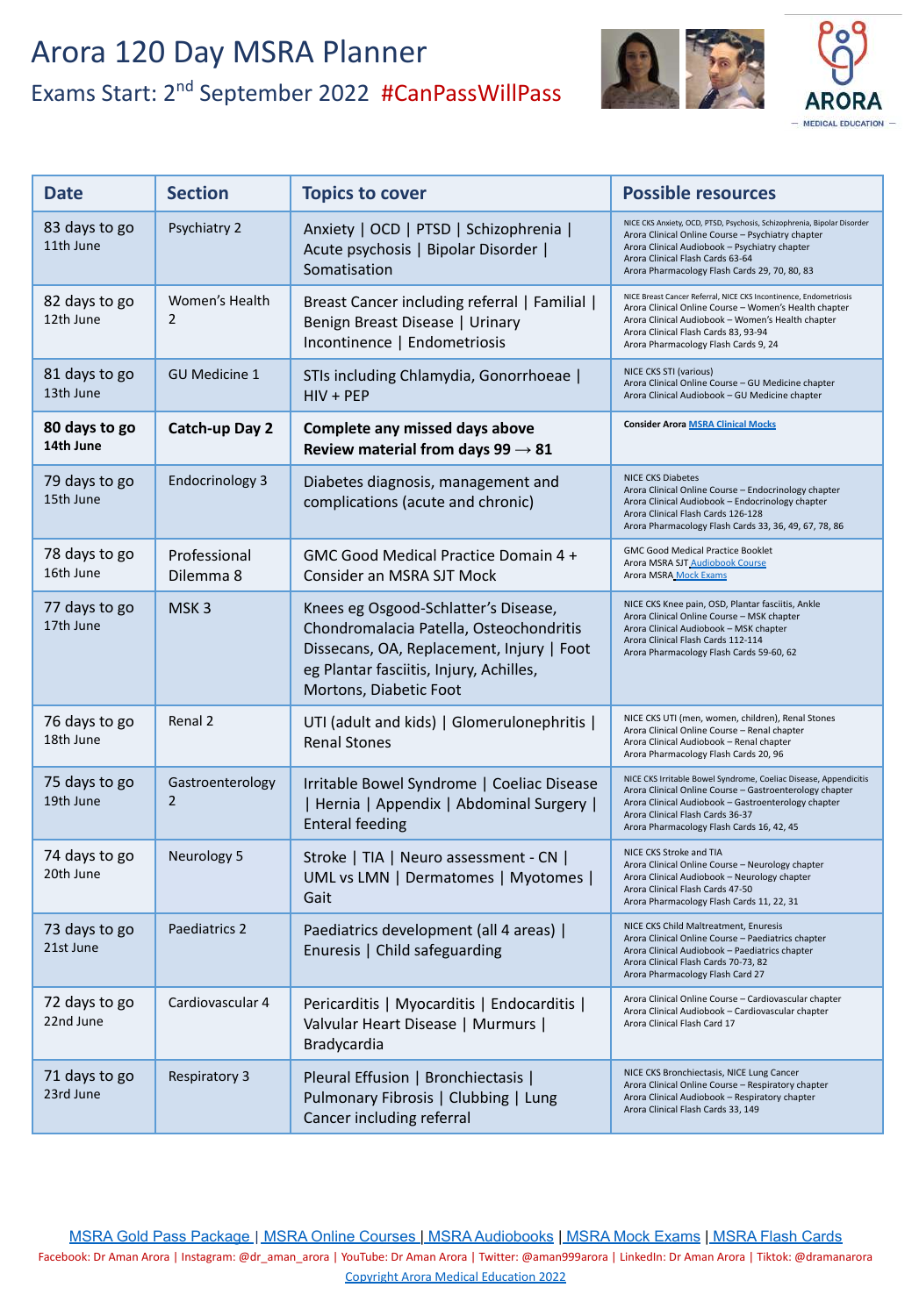

| <b>Date</b>                | <b>Section</b>                     | <b>Topics to cover</b>                                                                                                            | <b>Possible resources</b>                                                                                                                                                                                                                                                                              |
|----------------------------|------------------------------------|-----------------------------------------------------------------------------------------------------------------------------------|--------------------------------------------------------------------------------------------------------------------------------------------------------------------------------------------------------------------------------------------------------------------------------------------------------|
| 70 days to go<br>24th June | Women's Health<br>3                | Cervical Cancer and screening   Ovarian<br>Cancer   Endometrial Cancer  <br>Gynaecology 2 week referral                           | NICE CKS Cervical Screening, NICE Gynaecology Suspected<br>Cancer<br>Arora Clinical Online Course - Women's Health chapter<br>Arora Clinical Audiobook - Women's Health chapter<br>Arora Clinical Flash Card 92                                                                                        |
| 69 days to go<br>25th June | Gastroenterology<br>3              | Dyspepsia   H Pylori   Peptic Ulcers  <br>GORD   Upper GI Cancer including referral                                               | NICE CKS Dyspepsia (various), NICE Upper GI Cancer referral<br>Arora Clinical Online Course - Gastroenterology chapter<br>Arora Clinical Audiobook - Gastroenterology chapter<br>Arora Clinical Flash Cards 38-41<br>Arora Pharmacology Flash Card 75                                                  |
| 68 days to go<br>26th June | Gastroenterology<br>$\overline{4}$ | Gallstones   Pancreas   Jaundice   Liver<br>Cirrhosis   LFTs   Hepatitis A, B, C                                                  | NICE CKS Gallstones, Jaundice, Cirrhosis, NAFLD, Hepatitis<br>Arora Clinical Online Course - Gastroenterology chapter<br>Arora Clinical Audiobook - Gastroenterology chapter<br>Arora Clinical Flash Cards 45-46                                                                                       |
| 67 days to go<br>27th June | Women's Health<br>4                | Menopause including HRT   Fibroids  <br><b>PCOS</b>                                                                               | NICE CKS Menopause, PCOS, Fibroids<br>Arora Clinical Online Course - Women's Health chapter<br>Arora Clinical Audiobook - Women's Health chapter<br>Arora Clinical Flash Cards 85-87<br>Arora Pharmacology Flash Card 37                                                                               |
| 66 days to go<br>28th June | Men's Health 1                     | BPH   PSA   Prostate Cancer   Testicles:<br>Epididymo-orchitis, Torsion, Testicular<br>Cancer and referral   Erectile dysfunction | NICE CKS LUTS, PSA, Erectile dysfunction, Prostate Cancer,<br>Undescended testicles, NICE Testicular Cancer<br>Arora Clinical Online Course - Men's Health chapter<br>Arora Clinical Audiobook - Men's Health chapter<br>Arora Clinical Flash Card 100-102<br>Arora Pharmacology Flash Cards 4, 34, 79 |
| 65 days to go<br>29th June | Haematology 2                      | Leukaemia   Lymphoma   Myeloma  <br><b>Blood transfusion</b>                                                                      | NICE CKS Myeloma, NICE Haematological Cancer<br>Arora Clinical Online Course - Haematology chapter<br>Arora Clinical Audiobook - Haematology chapter                                                                                                                                                   |
| 64 days to go<br>30th June | Paediatrics 3                      | Paediatric infections eg Chickenpox,<br>Scarlet Fever   School Exclusion   Autism  <br><b>ADHD</b>                                | NICE CKS Paeds infection (various), Autism, ADHD<br>Arora Clinical Online Course - Paediatrics chapter<br>Arora Clinical Audiobook - Paediatrics chapter<br>Arora Clinical Flash Cards 78-79                                                                                                           |
| 63 days to go<br>1st July  | Cardiovascular 5                   | Review: Angina   MI   Hypertension  <br><b>Congenital Heart Disease</b>                                                           | NICE CKS Angina, MI, Hypertension<br>Arora Clinical Online Course - Cardiovascular chapter<br>Arora Clinical Audiobook - Cardiovascular chapter<br>Arora Clinical Flash Cards 3-11, 22-25<br>Arora Pharmacology Flash Cards<br>1,4,10,11,13,17,22,31,40,44,56,58,69,76,93                              |
| 62 days to go<br>2nd July  | Neurology 6                        | Review: Epilepsy   Parkinson's Disease  <br>Falls   Loss of Consciousness                                                         | NICE CKS Epilepsy, Parkinson's Disease<br>Arora Clinical Online Course - Neurology chapter<br>Arora Clinical Audiobook - Neurology chapter<br>Arora Clinical Flash Cards 51-52<br>Arora Pharmacology Flash Cards 18, 41, 66                                                                            |
| 61 days to go<br>3rd July  | MSK4                               | Review: Osteoarthritis   Rheumatoid<br>Arthritis   SLE   Gout                                                                     | NICE CKS Osteoarthritis, Rheumatoid Arthritis<br>Arora Clinical Online Course - MSK chapter<br>Arora Clinical Audiobook - MSK chapter<br>Arora Clinical Flash Cards 115-117<br>Arora Pharmacology Flash Cards 12, 50, 59- 60, 62, 63, 87                                                               |
| 60 days to go<br>4th July  | Catch-up Day 3                     | Complete any missed days above<br>Review material from days 79 $\rightarrow$ 61                                                   | <b>Consider Arora MSRA Clinical Mocks</b>                                                                                                                                                                                                                                                              |
| 59 days to go<br>5th July  | ENT <sub>4</sub>                   | Review: Sore throat   Tonsillitis   Laryngitis<br>  ENT 2 week referral   Ear infection  <br>Tinnitus   Hearing Loss              | NICE CKS Sore throat, Tinnitus, Otitis, NICE ENT Cancer referral<br>Arora Clinical Online Course - ENT chapter<br>Arora Clinical Audiobook - ENT chapter<br>Arora Clinical Flash Cards 122-125<br>Arora Pharmacology Flash Card 64                                                                     |

### 6<sup>th</sup> July: Free ['8 Week Booster' Webinar](https://aroramedicaleducation.co.uk/webinars/) - 8.30-10.00pm (Click [here](https://aroramedicaleducation.co.uk/webinars/))

| 58 days to go<br>6th July | Respiratory 4 | Review: COPD   Spirometry   Smoking<br>cessation   OSA   URTI   LRTI<br>Pneumonia | NICE CKS COPD, Smoking, Chest infection<br>Arora Clinical Online Course - Respiratory chapter<br>Arora Clinical Audiobook - Respiratory chapter<br>Arora Clinical Flash Cards 29-30, 32, 35<br>Arora Pharmacology Flash Cards 15, 47, 57, 64, 99 |
|---------------------------|---------------|-----------------------------------------------------------------------------------|--------------------------------------------------------------------------------------------------------------------------------------------------------------------------------------------------------------------------------------------------|
|---------------------------|---------------|-----------------------------------------------------------------------------------|--------------------------------------------------------------------------------------------------------------------------------------------------------------------------------------------------------------------------------------------------|

[MSRA Gold Pass Package](https://aroramedicaleducation.co.uk/msra-gold-pass-package/) [|](https://aroramedicaleducation.co.uk/msra/) [MSRA Online Courses](https://aroramedicaleducation.co.uk/msra-clinical-crammer-online-course/) [| MSRA Audiobooks](https://aroramedicaleducation.co.uk/audiobook/msra-audiobooks/) [| MSRA Mock Exams](https://aroramedicaleducation.co.uk/mock-exam/msra-mock-exams/) | [MSRA Flash Cards](https://aroramedicaleducation.co.uk/arora-medical-flash-cards/) Facebook: Dr Aman Arora | Instagram: @dr\_aman\_arora | YouTube: Dr Aman Arora | Twitter: @aman999arora | LinkedIn: Dr Aman Arora | Tiktok: @dramanarora Copyright Arora Medical Education 2022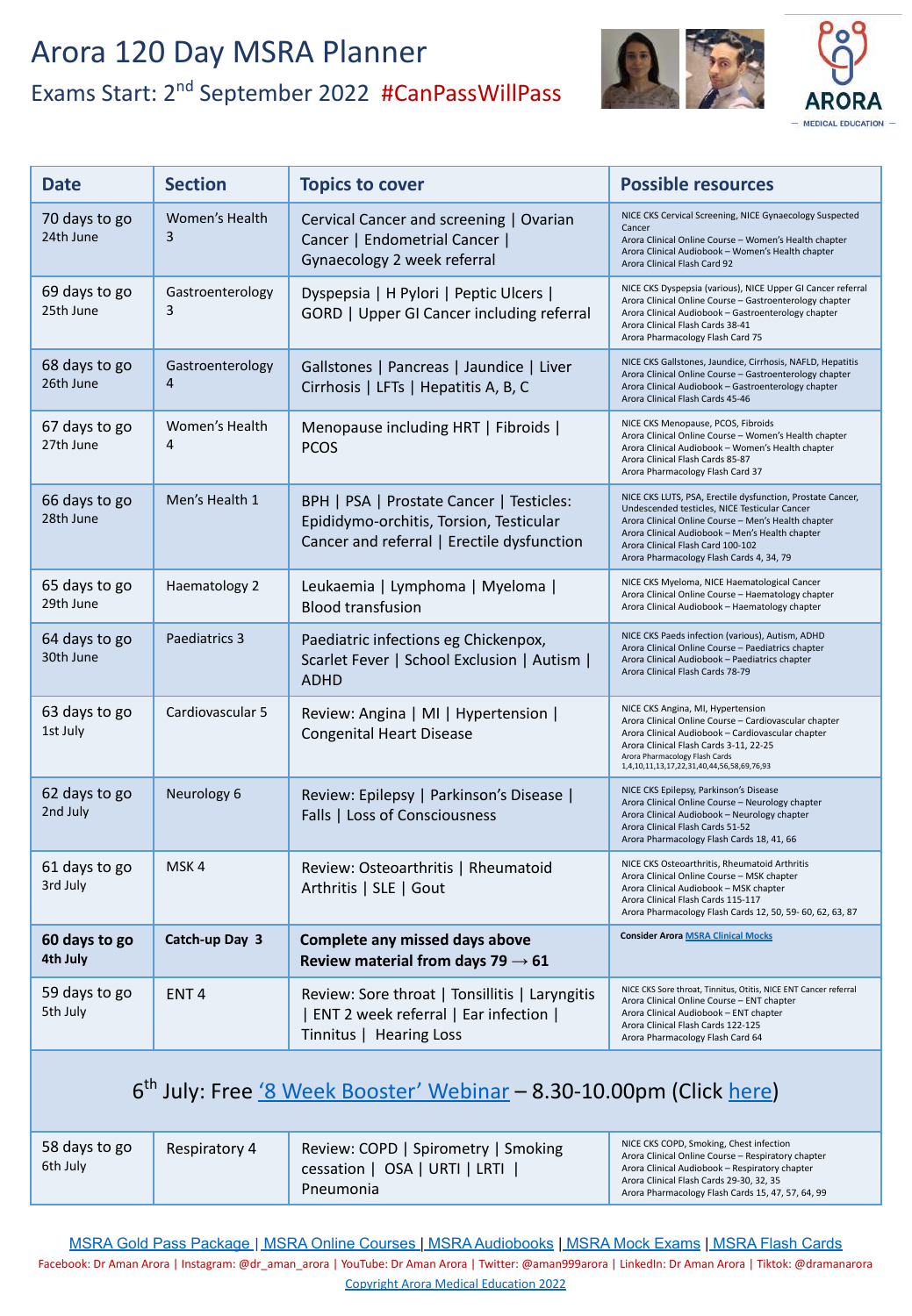Renal 3 Review: Acute Kidney Injury Kidney Disease |

Dermatology 2 | Review: Moles |

Ophthalmology 3 | Review: Acute Eye problems - Glaucoma |

Uveitis | Artery/Vein occlusion | Flashes/Floaters | Conjunctivitis |

Blepharitis | Subconjunctival Haemorrhage

**Date Bose Section Possible Topics to cover** 

Professional Dilemma 10

Women's Health

57 days to go 7th July

56 days to go 8th July

55 days to go 9th July

54 days to go 10th July

53 days to go 11th July

52 days to go 12th July

51 days to go 13th July

50 days to go 14th July

49 days to go



| <b>Section</b>                        | <b>Topics to cover</b>                                                                              | <b>Possible resources</b>                                                                                                                                                                                                                                           |
|---------------------------------------|-----------------------------------------------------------------------------------------------------|---------------------------------------------------------------------------------------------------------------------------------------------------------------------------------------------------------------------------------------------------------------------|
| Professional<br>Dilemma 9             | <b>Review: GMC Good Medical Practice</b><br>Domain 1 + Consider an MSRA SJT Mock                    | <b>GMC Good Medical Practice Booklet</b><br>Arora MSRA SJT Audiobook Course<br><b>Arora MSRA Mock Exams</b>                                                                                                                                                         |
| Substance<br>Misuse 2<br>Immunology 2 | Review: Alcohol   Substance misuse (eg<br>opiates, cannabis)   Allergy   Anaphylaxis<br>Intolerance | NICE CKS Alcohol, Opioid dependence, Anaphylaxis, Food Allergy<br>Arora Clinical Online Course - Alcohol, Immunology chapters<br>Arora Clinical Audiobook - Alcohol, Immunology chapters<br>Arora Clinical Flash Cards 146, 150<br>Arora Pharmacology Flash Card 60 |
| ENT <sub>5</sub>                      | Review: Hyperthyroidism   Thyroid Cancer<br>Goitre   Hypothyroidism (including<br>subclinical)      | NICE CKS Hyperthyroidism, Hypothyroidism<br>Arora Clinical Online Course - ENT, Endocrinology chapters<br>Arora Clinical Audiobook - ENT, Endocrinology chapters<br>Arora Clinical Flash Cards 129-130<br>Arora Pharmacology Flash Cards 19, 92                     |
| Psychiatry 3                          | Review: Depression   Postnatal depression<br>Dementia   Delirium                                    | NICE CKS Depression, Postnatal Depression, Dementia, Delirium<br>Arora Clinical Online Course - Psychiatry chapter<br>Arora Clinical Audiobook - Psychiatry chapter<br>Arora Clinical Flash Cards 60-62, 65-66                                                      |

| NICE CKS Glaucoma, Uveitis, Conjunctivitis, Blepharitis |
|---------------------------------------------------------|
| Arora Clinical Online Course - Ophthalmology chapter    |
| Arora Clinical Audiobook - Ophthalmology chapter        |
| Arora Clinical Flash Card 104                           |
|                                                         |

Arora Pharmacology Flash Cards 7, 54, 80, 83, 95

| Review: GMC Good Medical Practice<br>Domain 1 + Consider an MSRA SJT Mock | <b>GMC Good Medical Practice Booklet</b><br>Arora MSRA SJT Audiobook Course<br><b>Arora MSRA Mock Exams</b> |  |
|---------------------------------------------------------------------------|-------------------------------------------------------------------------------------------------------------|--|
| Review: Acute Kidney Injury   Chronic                                     | NICE CKS AKI, CKD, Osteoporosis<br>Arora Clinical Online Course - Renal chapter                             |  |

| Kidney Disease $  +$ Osteoporosis                                                    | Arora Clinical Audiobook - Renal chapter<br>Arora Clinical Flash Cards 118, 142-144<br>Arora Pharmacology Flash Card 14                                                                                                                                                     |
|--------------------------------------------------------------------------------------|-----------------------------------------------------------------------------------------------------------------------------------------------------------------------------------------------------------------------------------------------------------------------------|
| Review: Moles   Skin Cancer   Ulcers  <br>Skin infection   Psoriasis   Acne   Eczema | NICE CKS Ulcers, Cellulitis, Impetigo, Acne, Psoriasis, Eczema, NICE Skin Cancer<br>Arora Clinical Online Course - Dermatology chapter<br>Arora Clinical Audiobook - Dermatology chapter<br>Arora Clinical Flash Cards 132-138<br>Arora Pharmacology Flash Cards 39, 50, 90 |
| Review: Infertility   Contraception<br>(including Emergency)   Menorrhagia           | NICE CKS Infertility, Contraception (various), Menorrhagia<br>Arora Clinical Online Course - Women's Health chapter<br>Arora Clinical Audiobook - Women's Health.<br>Arora Clinical Flash Cards 84-85, 88-91, 95<br>Arora Pharmacology Elash Cards 24-25 46 94 98           |

| 15th July                  | 5                          | (including Emergency)   Menorrhagia                                                                                                        | Arora Clinical Audiobook - Women's Health,<br>Arora Clinical Flash Cards 84-85, 88-91, 95<br>Arora Pharmacology Flash Cards 24-25, 46, 94, 98                                                                                                                                 |
|----------------------------|----------------------------|--------------------------------------------------------------------------------------------------------------------------------------------|-------------------------------------------------------------------------------------------------------------------------------------------------------------------------------------------------------------------------------------------------------------------------------|
| 48 days to go<br>16th July | Genetics 2                 | Review: Genetics: Autosomal Dominant<br>and Recessive   X-linked Dominant and<br>Recessive                                                 | Arora Clinical Online Course - Genetics chapter<br>Arora Clinical Audiobook - Genetics chapter<br>Arora Clinical Flash Card 148                                                                                                                                               |
| 47 days to go<br>17th July | Professional<br>Dilemma 11 | Review: GMC Good Medical Practice<br>Domain 2 + Consider an MSRA SJT Mock                                                                  | <b>GMC Good Medical Practice Booklet</b><br>Arora MSRA SJT Audiobook Course<br>Arora MSRA Mock Exams                                                                                                                                                                          |
| 46 days to go<br>18th July | Cardiovascular 6           | Review: Cholesterol   CVD Risk   Statins  <br>Primary/Secondary Prevention  <br>Tachycardia including Atrial Fibrillation  <br><b>ECGs</b> | NICE CKS CVD Risk Assessment, Lipid Modification, AF<br>Arora Clinical Online Course - Cardiovascular chapter<br>Arora Clinical Audiobook - Cardiovascular chapter<br>Arora Clinical Flash Cards 1-2, 6-7, 12-14, 24<br>Arora Pharmacology Flash Cards 6, 13, 30, 32, 84, 100 |

[MSRA Gold Pass Package](https://aroramedicaleducation.co.uk/msra-gold-pass-package/) [|](https://aroramedicaleducation.co.uk/msra/) [MSRA Online Courses](https://aroramedicaleducation.co.uk/msra-clinical-crammer-online-course/) [| MSRA Audiobooks](https://aroramedicaleducation.co.uk/audiobook/msra-audiobooks/) [| MSRA Mock Exams](https://aroramedicaleducation.co.uk/mock-exam/msra-mock-exams/) | [MSRA Flash Cards](https://aroramedicaleducation.co.uk/arora-medical-flash-cards/)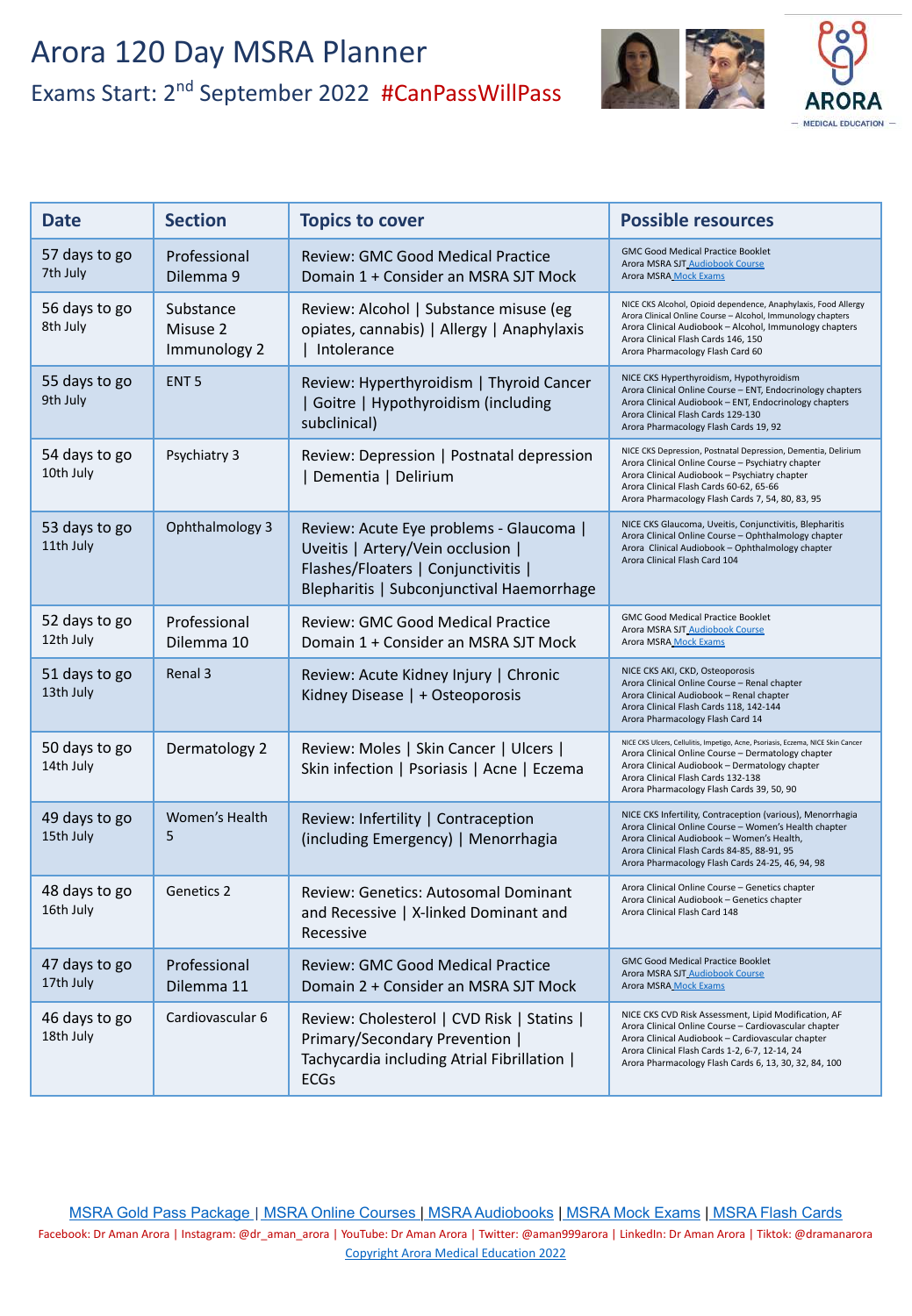

| <b>Date</b>                | <b>Section</b>             | <b>Topics to cover</b>                                                                                                                                                                                                         | <b>Possible resources</b>                                                                                                                                                                                                                          |
|----------------------------|----------------------------|--------------------------------------------------------------------------------------------------------------------------------------------------------------------------------------------------------------------------------|----------------------------------------------------------------------------------------------------------------------------------------------------------------------------------------------------------------------------------------------------|
| 45 days to go<br>19th July | Gastroenterology<br>5      | Review: Irritable Bowel Disease   Lower GI<br>cancer including referral   Inherited Polyps                                                                                                                                     | NICE CKS Crohns Disease, UC, NICE Lower GI cancer<br>Arora Clinical Online Course - Gastroenterology chapter<br>Arora Clinical Audiobook - Gastroenterology chapter<br>Arora Clinical Flash Cards 42-44<br>Arora Pharmacology Flash Card 12        |
| 44 days to go<br>20th July | Endocrinology 4            | Review: Hypo/Hyperkalaemia  <br>Hypo/Hypernatraemia  <br>Hyperparathyroidism  <br>Hyper/Hypocalcaemia                                                                                                                          | NICE CKS Hyponatraemia, Hypercalcaemia<br>Arora Clinical Online Course - Endocrinology chapter<br>Arora Clinical Audiobook - Endocrinology chapter                                                                                                 |
| 43 days to go<br>21st July | MSK <sub>5</sub>           | Review: Neck including Whiplash,<br>Radiculopathy, Neck Injury   Back Pain<br>(simple and red flags)   Shoulder including<br>Frozen Shoulder, Rotator Cuff,<br>Dislocation   Wrist eg Carpal Tunnel<br>Syndrome, De Quervain's | NICE CKS Neck (various), Low Back Pain, Shoulder pain, CTS<br>Arora Clinical Online Course - MSK chapter<br>Arora Clinical Audiobook - MSK chapter<br>Arora Clinical Flash Cards 108-111<br>Arora Pharmacology Flash Cards 59-60, 62               |
| 42 days to go<br>22nd July | Professional<br>Dilemma 12 | <b>Review: GMC Good Medical Practice</b><br>Domain 2 + Consider an MSRA SJT Mock                                                                                                                                               | <b>GMC Good Medical Practice Booklet</b><br>Arora MSRA SJT_Audiobook Course<br>Arora MSRA Mock Exams                                                                                                                                               |
| 41 days to go<br>23rd July | Infectious<br>Disease 2    | Review: Covid-19   Tuberculosis   Malaria<br>  Yellow Fever                                                                                                                                                                    | NICE CKS Covid-19, TB, Malaria, Yellow Fever<br>Arora Clinical Online Course - ID chapter<br>Arora Clinical Audiobook - ID chapter<br>Arora Clinical Flash Card 34<br>Arora Pharmacology Flash Cards 47, 64, 77                                    |
| 40 days to go<br>24th July | Catch-up Day 4             | Complete any missed days above<br>Review material from days 59 $\rightarrow$ 41                                                                                                                                                | <b>Consider Arora MSRA Clinical Mocks</b>                                                                                                                                                                                                          |
| 39 days to go<br>25th July | Neurology 7                | Review: Meningitis   Encephalitis   Facial<br>Nerve Palsy   Temporal Arteritis   PMR                                                                                                                                           | NICE CKS Meningitis, Bell's Palsy, Giant Cell Arteritis, PMR<br>Arora Clinical Online Course - Neurology chapter<br>Arora Clinical Audiobook - Neurology chapter<br>Arora Clinical Flash Cards 56, 59, 147<br>Arora Pharmacology Flash Cards 2, 85 |
| 38 days to go<br>26th July | <b>Respiratory 5</b>       | Review: Asthma including Childhood  <br>Pneumothorax   ABGs   Respiratory<br>Failure                                                                                                                                           | NICE CKS Asthma<br>Arora Clinical Online Course - Respiratory chapter<br>Arora Clinical Audiobook - Respiratory chapter<br>Arora Clinical Flash Cards 26-28                                                                                        |
| 37 days to go<br>27th July | <b>Endocrinology 5</b>     | Review: Cushing's   Addison's Disease  <br>Conn's Syndrome   Obesity                                                                                                                                                           | NICE CKS Addison's Disease, Obesity<br>Arora Clinical Online Course - Endocrinology chapter<br>Arora Clinical Audiobook - Endocrinology chapter<br>Arora Clinical Flash Card 131<br>Arora Pharmacology Flash Card 85                               |
| 36 days to go<br>28th July | Professional<br>Dilemma 13 | <b>Review: GMC Good Medical Practice</b><br>Domain 3 + Consider an MSRA SJT Mock                                                                                                                                               | <b>GMC Good Medical Practice Booklet</b><br>Arora MSRA SJT_Audiobook Course<br>Arora MSRA Mock Exams                                                                                                                                               |
| 35 days to go<br>29th July | Haematology 3              | Review: Anaemia (B12   Folate   Fe)   FBC<br>results   Sickle Cell Disease   Thalassaemia<br>  Spleen                                                                                                                          | NICE CKS Anaemia (various), Sickle Cell Disease<br>Arora Clinical Online Course - Haematology chapter<br>Arora Clinical Audiobook - Haematology chapter<br>Arora Clinical Flash Cards 139-141<br>Arora Pharmacology Flash Card 38                  |

[MSRA Gold Pass Package](https://aroramedicaleducation.co.uk/msra-gold-pass-package/) [|](https://aroramedicaleducation.co.uk/msra/) [MSRA Online Courses](https://aroramedicaleducation.co.uk/msra-clinical-crammer-online-course/) [| MSRA Audiobooks](https://aroramedicaleducation.co.uk/audiobook/msra-audiobooks/) [| MSRA Mock Exams](https://aroramedicaleducation.co.uk/mock-exam/msra-mock-exams/) | [MSRA Flash Cards](https://aroramedicaleducation.co.uk/arora-medical-flash-cards/) Facebook: Dr Aman Arora | Instagram: @dr\_aman\_arora | YouTube: Dr Aman Arora | Twitter: @aman999arora | LinkedIn: Dr Aman Arora | Tiktok: @dramanarora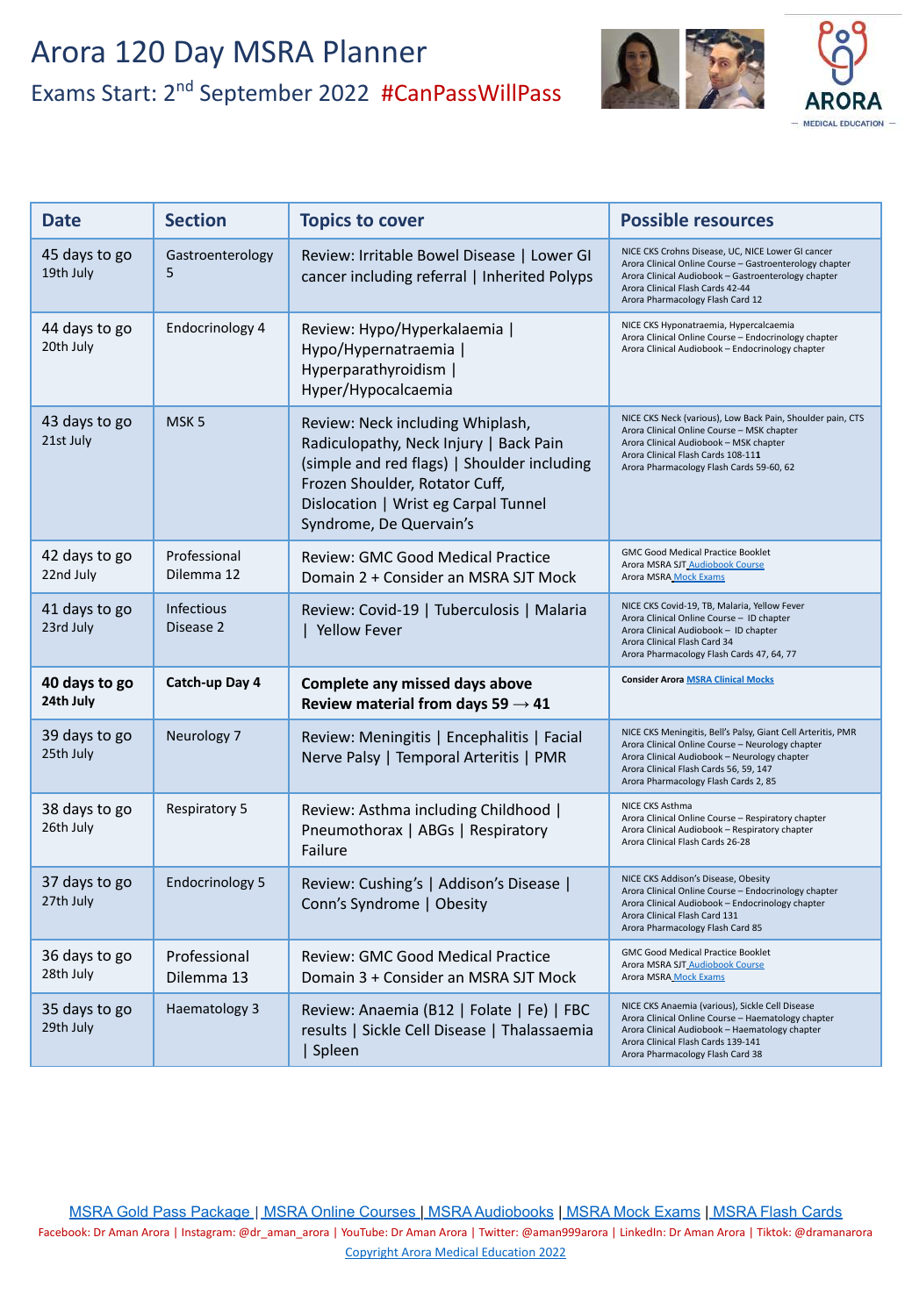

### **Trustpilot** ★ ★ ★ ★ ★

# **#CanPassWillPass**

www.aroramedicaleducation.co.uk ⊠ aman@aroramedicaleducation.co.uk □ 07545543257



# **MSRA Mock exams**

- Detailed and challenging MSRA SJT and clinical mocks from your own home
- Re-create exam conditions. Immediate feedback. Boost Б vour score
- Pause, return, review, repeat... As many times as you like э -Target your weak areas
- Your questions were the best that I did and they  $($ helped me get into training'

## **MSRA Online** courses

- 
- Interactive MSRA teaching courses from the comfort of your own home
- $\overline{\phantom{1}}$ Focused, detailed, to the point: based on MSRA blueprint syllabus
- Pause, restart, rewatch 1, 3, 6 or 12 month packages

"The MSRA Clinical course was very detailed and  $(\cdot)$ helped me get a good score

## **MSRA Gold Package**



- Our most comprehensive, bespoke Ď MSRA package designed for success
- Two key focuses: boost knowledge and enhance exam  $\overline{\phantom{0}}$ technique (clinical + SJT)
- Save time, money and planning created for a 3 to 12 months MSRA preparation plan
- $(\bullet \bullet)$ "All of your MSRA resources were perfect" - thank you so much!"



## **MSRA Audiobooks**

- Time-saving MSRA SJT and clinical audio courses to use wherever you are
- Focused, detailed, to the point: based on MSRA blueprint  $\overline{\phantom{a}}$ syllabus
- Improve efficiency of travel, shopping, exercise... No expiry D.
- "The audiobooks saved so much time completely  $($ \*\*) changed my preparation

### **MSRA Flash Cards**

- Simple, beautiful, focused MSRA teaching cards posted directly to your home
- Based on nice CKS guidelines perfect for MSRA
- Use as quick reference between questions or for focused study sessions  $\blacktriangleright$
- "Loved using your cards for quick preparation thank you!"





**O** Dr Aman Arora

### **MSRA Boost on Social Media**



**D** Dr Aman Arora

**O** @aman999arora **@** @dr\_aman\_arora

**@** @dramanarora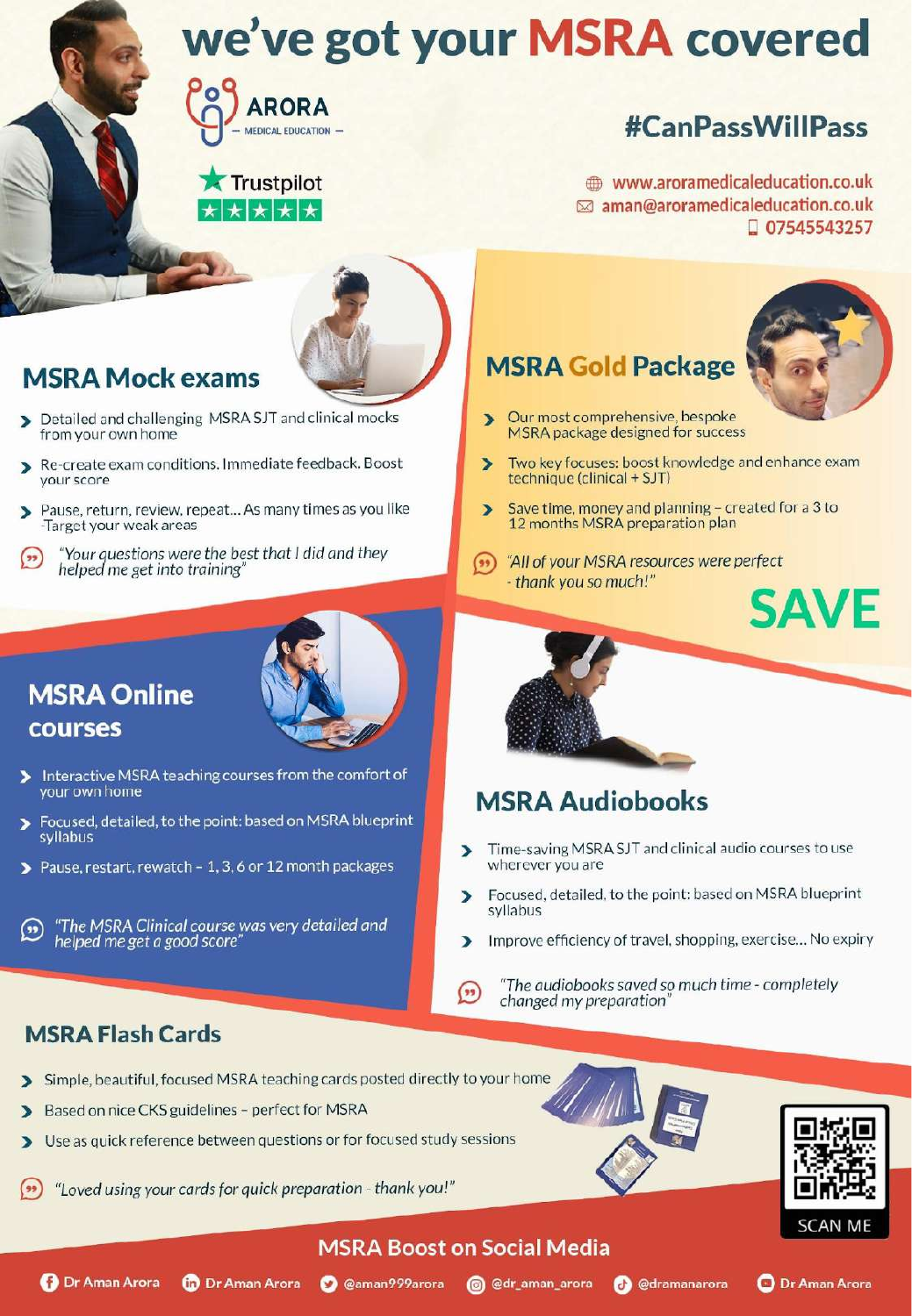

| <b>Date</b>                 | <b>Section</b>             | <b>Topics to cover</b>                                                                                                                                    | <b>Possible resources</b>                                                                                                                                                                                                                                             |
|-----------------------------|----------------------------|-----------------------------------------------------------------------------------------------------------------------------------------------------------|-----------------------------------------------------------------------------------------------------------------------------------------------------------------------------------------------------------------------------------------------------------------------|
| 34 days to go<br>30th July  | ENT <sub>6</sub>           | Review: Cholesteatoma   Vertigo   Nose<br>including Epistaxis, Polyps, Fracture, Hay<br>Fever                                                             | NICE CKS Vertigo, BPPV, Nose: Epistaxis, Allergic Rhinitis, Sinusitis<br>Arora Clinical Online Course - ENT chapter<br>Arora Clinical Audiobook - ENT chapter<br>Arora Clinical Flash Cards 119-122<br>Arora Pharmacology Flash Card 71                               |
| 33 days to go<br>31st July  | Neurology 8                | Review: Migraine   Tension Headache  <br>Cluster Headache   Medical Overuse<br>Headache                                                                   | NICE CKS Headache (various)<br>Arora Clinical Online Course - Neurology chapter<br>Arora Clinical Audiobook - Neurology chapter<br>Arora Clinical Flash Cards 53-55, 57<br>Arora Pharmacology Flash Cards 11, 52, 59, 62, 97                                          |
| 32 days to go<br>1st August | Ophthalmology 4            | Review: Chronic vision loss: Cataract   Age<br>Related Macular Degeneration  <br>Retinopathy (Diabetic and Hypertensive)                                  | NICE CKS Cataract, Age Related Macular Degeneration<br>Arora Clinical Online Course - Ophthalmology chapter<br>Arora Clinical Audiobook - Ophthalmology chapter<br>Arora Clinical Flash Cards 105-107                                                                 |
| 31 days to go<br>2nd August | Professional<br>Dilemma 14 | <b>Review: GMC Good Medical Practice</b><br>Domain 3 + Consider an MSRA SJT Mock                                                                          | <b>GMC Good Medical Practice Booklet</b><br>Arora MSRA SJT Audiobook Course<br>Arora MSRA Mock Exams                                                                                                                                                                  |
| 30 days to go<br>3rd August | Paediatrics 4              | Review: Immunisation Schedule   Neonate<br>conditions eg FTT, Jaundice   Antenatal:<br>Advice, Early Pregnancy Problems, Mid<br><b>Pregnancy Problems</b> | NICE CKS Immunisation, Jaundice in Newborn, Antenatal, Miscarriage, Ectopic<br>Arora Clinical Online Course - Paediatrics, Women's Health chapters<br>Arora Clinical Audiobook - Paediatrics chapter, Women's Health chapters<br>Arora Clinical Flash Cards 69, 97-99 |
| 29 days to go<br>4th August | Palliative Care 2          | Review: Palliative care - Analgesia  <br>Nausea   Dose Calculations                                                                                       | NICE CKS Palliative Care - Analgesia, Nausea<br>Arora Clinical Online Course - Palliative Care chapter<br>Arora Clinical Audiobook - Palliative Care chapter<br>Arora Clinical Flash Card 145<br>Arora Pharmacology Flash Cards 26, 52, 59-60, 62                     |
| 28 days to go<br>5th August | Cardiovascular 7           | Review: Heart Failure   Peripheral Vascular<br>Disease   DVT   Varicose Veins   Shock                                                                     | NICE CKS Heart Failure, PVD, DVT, Varicose Veins<br>Arora Clinical Online Course - Cardiovascular chapter<br>Arora Clinical Audiobook - Cardiovascular chapter<br>Arora Clinical Flash Cards 15-16, 18-20<br>Arora Pharmacology Flash Cards 1, 10, 32, 44, 55, 100    |
| 27 days to go<br>6th August | Neurology 9                | Review: Intracerebral bleeds   Multiple<br>Sclerosis   Motor Neurone Disease  <br>Myasthenia Gravis                                                       | NICE CKS Multiple Sclerosis<br>Arora Clinical Online Course - Neurology chapter<br>Arora Clinical Audiobook - Neurology chapter                                                                                                                                       |
| 26 days to go<br>7th August | Professional<br>Dilemma 15 | <b>Review: GMC Good Medical Practice</b><br>Domain 4 + Consider an MSRA SJT Mock                                                                          | <b>GMC Good Medical Practice Booklet</b><br>Arora MSRA SJT_Audiobook Course<br>Arora MSRA Mock Exams                                                                                                                                                                  |
| 25 days to go<br>8th August | Psychiatry 4               | Review: Anxiety   OCD   PTSD  <br>Schizophrenia   Acute psychosis   Bipolar<br>Disorder   Somatisation                                                    | NICE CKS Anxiety, OCD, PTSD, Psychosis, Schizophrenia, Bipolar Disorder<br>Arora Clinical Online Course - Psychiatry chapter<br>Arora Clinical Audiobook - Psychiatry chapter<br>Arora Clinical Flash Cards 63-64<br>Arora Pharmacology Flash Cards 29, 70, 80, 83    |

### 9<sup>th</sup> August: Free ['4 Week Booster' Webinar](https://aroramedicaleducation.co.uk/webinars/) - 8.30-10.00pm (Click [here](https://aroramedicaleducation.co.uk/webinars/))

| 24 days to go<br>9th August | Women's Health<br>b | Review: Breast Cancer including referral<br>Familial   Benign Breast Disease   Urinary<br>Incontinence   Endometriosis | NICE Breast Cancer Referral, NICE CKS Incontinence, Endometriosis<br>Arora Clinical Online Course - Women's Health chapter<br>Arora Clinical Audiobook - Women's Health chapter<br>Arora Clinical Flash Cards 83, 93-94<br>Arora Pharmacology Flash Cards 9, 24 |
|-----------------------------|---------------------|------------------------------------------------------------------------------------------------------------------------|-----------------------------------------------------------------------------------------------------------------------------------------------------------------------------------------------------------------------------------------------------------------|
|-----------------------------|---------------------|------------------------------------------------------------------------------------------------------------------------|-----------------------------------------------------------------------------------------------------------------------------------------------------------------------------------------------------------------------------------------------------------------|

[MSRA Gold Pass Package](https://aroramedicaleducation.co.uk/msra-gold-pass-package/) [|](https://aroramedicaleducation.co.uk/msra/) [MSRA Online Courses](https://aroramedicaleducation.co.uk/msra-clinical-crammer-online-course/) [| MSRA Audiobooks](https://aroramedicaleducation.co.uk/audiobook/msra-audiobooks/) [| MSRA Mock Exams](https://aroramedicaleducation.co.uk/mock-exam/msra-mock-exams/) | [MSRA Flash Cards](https://aroramedicaleducation.co.uk/arora-medical-flash-cards/)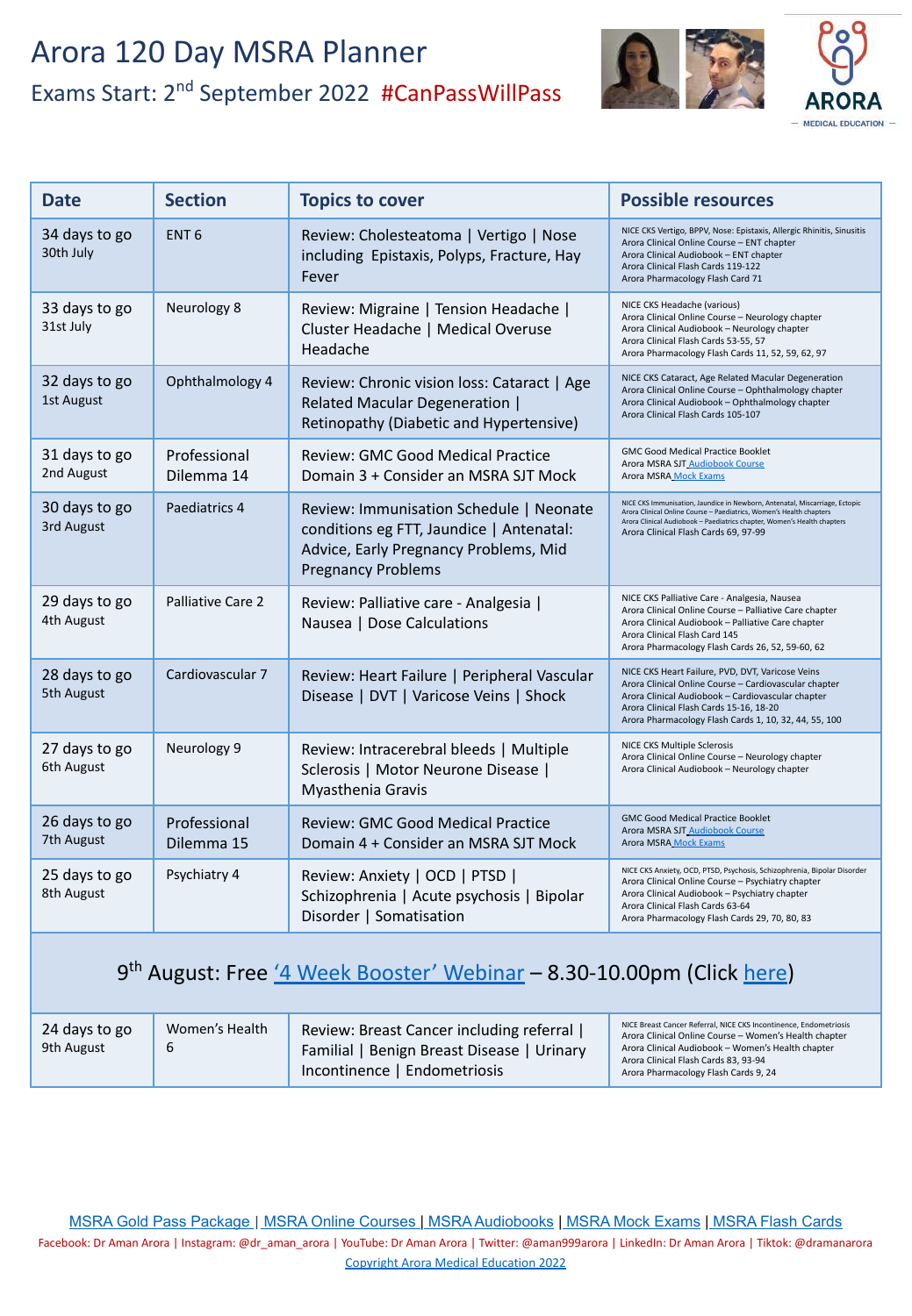

| <b>Date</b>                  | <b>Section</b>                     | <b>Topics to cover</b>                                                                                                                                                                                       | <b>Possible resources</b>                                                                                                                                                                                                                                           |
|------------------------------|------------------------------------|--------------------------------------------------------------------------------------------------------------------------------------------------------------------------------------------------------------|---------------------------------------------------------------------------------------------------------------------------------------------------------------------------------------------------------------------------------------------------------------------|
| 23 days to go<br>10th August | <b>GU Medicine 2</b>               | Review: STIs including Chlamydia,<br>Gonorrhoeae   HIV + PEP                                                                                                                                                 | NICE CKS STI (various)<br>Arora Clinical Online Course - GU Medicine chapter<br>Arora Clinical Audiobook - GU Medicine chapter                                                                                                                                      |
| 22 days to go<br>11th August | Endocrinology 6                    | Review: Diabetes diagnosis, management<br>and complications (acute and chronic)                                                                                                                              | <b>NICE CKS Diabetes</b><br>Arora Clinical Online Course - Endocrinology chapter<br>Arora Clinical Audiobook - Endocrinology chapter<br>Arora Clinical Flash Cards 126-128<br>Arora Pharmacology Flash Cards 33, 36, 49, 67, 78, 86                                 |
| 21 days to go<br>12th August | Professional<br>Dilemma 16         | Review: GMC Good Medical Practice<br>Domain 4 + Consider an MSRA SJT Mock                                                                                                                                    | <b>GMC Good Medical Practice Booklet</b><br>Arora MSRA SJT Audiobook Course<br>Arora MSRA Mock Exams                                                                                                                                                                |
| 20 days to go<br>13th August | Catch-up Day 5                     | Complete any missed days above<br>Review material from days $39 \rightarrow 21$                                                                                                                              | <b>Consider Arora MSRA Clinical Mocks</b>                                                                                                                                                                                                                           |
| 19 days to go<br>14th August | MSK <sub>6</sub>                   | Review: Knees eg Osgood-Schlatter's<br>Disease, Chondromalacia Patella,<br>Osteochondritis Dissecans, OA,<br>Replacement, Injury   Foot eg Plantar<br>fasciitis, Injury, Achilles, Mortons, Diabetic<br>Foot | NICE CKS Knee pain, OSD, Plantar fasciitis, Ankle<br>Arora Clinical Online Course - MSK chapter<br>Arora Clinical Audiobook - MSK chapter<br>Arora Clinical Flash Cards 112-114<br>Arora Pharmacology Flash Cards 59-60, 62                                         |
| 18 days to go<br>15th August | Renal 4                            | Review: UTI (adult and kids)  <br>Glomerulonephritis   Renal Stones                                                                                                                                          | NICE CKS UTI (men, women, children), Renal Stones<br>Arora Clinical Online Course - Renal chapter<br>Arora Clinical Audiobook - Renal chapter<br>Arora Pharmacology Flash Cards 20, 96                                                                              |
| 17 days to go<br>16th August | Gastroenterology<br>6              | Review: Irritable Bowel Syndrome  <br>Coeliac Disease   Hernia   Appendix  <br>Abdominal Surgery   Enteral feeding                                                                                           | NICE CKS Irritable Bowel Syndrome, Coeliac Disease, Appendicitis<br>Arora Clinical Online Course - Gastroenterology chapter<br>Arora Clinical Audiobook - Gastroenterology chapter<br>Arora Clinical Flash Cards 36-37<br>Arora Pharmacology Flash Cards 16, 42, 45 |
| 16 days to go<br>17th August | Neurology 10                       | Review: Stroke   TIA   Neuro assessment -<br>CN   UML vs LMN   Dermatomes  <br>Myotomes   Gait                                                                                                               | NICE CKS Stroke and TIA<br>Arora Clinical Online Course - Neurology chapter<br>Arora Clinical Audiobook - Neurology chapter<br>Arora Clinical Flash Cards 47-50<br>Arora Pharmacology Flash Cards 11, 22, 31                                                        |
| 15 days to go<br>18th August | Paediatrics 5                      | Review: Paediatrics development (all 4<br>areas)   Enuresis   Child safeguarding                                                                                                                             | NICE CKS Child Maltreatment, Enuresis<br>Arora Clinical Online Course - Paediatrics chapter<br>Arora Clinical Audiobook - Paediatrics chapter<br>Arora Clinical Flash Cards 70-73, 82<br>Arora Pharmacology Flash Card 27                                           |
| 14 days to go<br>19th August | Cardiovascular 8                   | Review: Pericarditis   Myocarditis  <br>Endocarditis   Valvular Heart Disease<br>Murmurs   Bradycardia                                                                                                       | Arora Clinical Online Course - Cardiovascular chapter<br>Arora Clinical Audiobook - Cardiovascular chapter<br>Arora Clinical Flash Card 17                                                                                                                          |
| 13 days to go<br>20th August | Respiratory 6                      | Review: Pleural Effusion   Bronchiectasis  <br>Pulmonary Fibrosis   Clubbing   Lung<br>Cancer including referral                                                                                             | NICE CKS Bronchiectasis, NICE Lung Cancer<br>Arora Clinical Online Course - Respiratory chapter<br>Arora Clinical Audiobook - Respiratory chapter<br>Arora Clinical Flash Cards 33, 149                                                                             |
| 12 days to go<br>21st August | Women's Health<br>7                | Review: Cervical Cancer and screening  <br>Ovarian Cancer   Endometrial Cancer  <br>Gynaecology 2 week referral                                                                                              | NICE CKS Cervical Screening, NICE Gynaecology Suspected<br>Cancer<br>Arora Clinical Online Course - Women's Health chapter<br>Arora Clinical Audiobook - Women's Health chapter<br>Arora Clinical Flash Card 92                                                     |
| 11 days to go<br>22nd August | Gastroenterology<br>$\overline{7}$ | Review: Dyspepsia   H Pylori   Peptic<br>Ulcers   GORD   Upper GI Cancer including<br>referral                                                                                                               | NICE CKS Dyspepsia (various), NICE Upper GI Cancer referral<br>Arora Clinical Online Course - Gastroenterology chapter<br>Arora Clinical Audiobook - Gastroenterology chapter<br>Arora Clinical Flash Cards 38-41<br>Arora Pharmacology Flash Card 75               |

[MSRA Gold Pass Package](https://aroramedicaleducation.co.uk/msra-gold-pass-package/) [|](https://aroramedicaleducation.co.uk/msra/) [MSRA Online Courses](https://aroramedicaleducation.co.uk/msra-clinical-crammer-online-course/) [| MSRA Audiobooks](https://aroramedicaleducation.co.uk/audiobook/msra-audiobooks/) [| MSRA Mock Exams](https://aroramedicaleducation.co.uk/mock-exam/msra-mock-exams/) | [MSRA Flash Cards](https://aroramedicaleducation.co.uk/arora-medical-flash-cards/)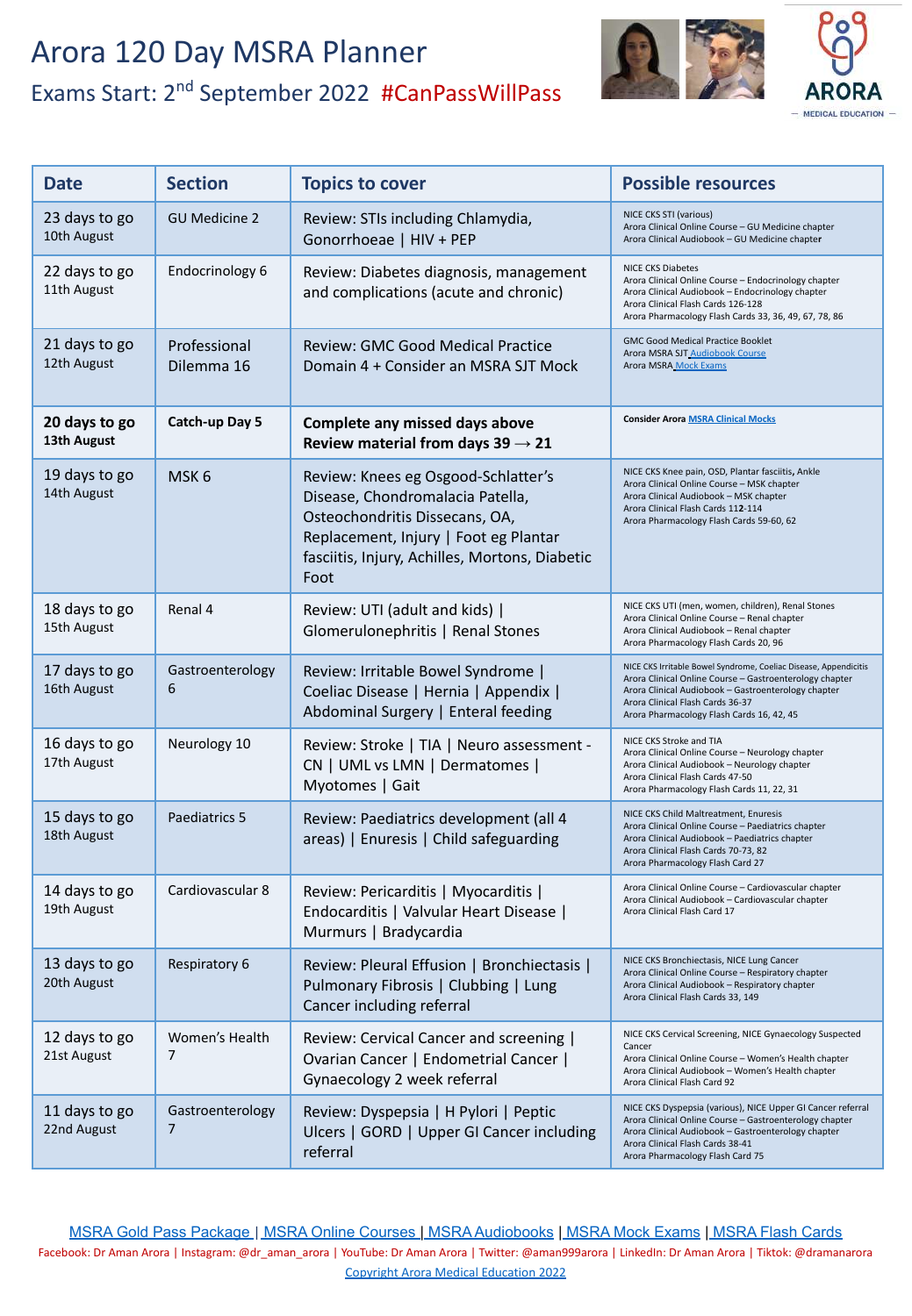

| <b>Date</b>                         | <b>Section</b>             | <b>Topics to cover</b>                                                                                                                       | <b>Possible resources</b>                                                                                                                                                                                                                                                                              |
|-------------------------------------|----------------------------|----------------------------------------------------------------------------------------------------------------------------------------------|--------------------------------------------------------------------------------------------------------------------------------------------------------------------------------------------------------------------------------------------------------------------------------------------------------|
| 10 days to go<br>23rd August        | Gastroenterology<br>8      | Review: Gallstones   Pancreas   Jaundice  <br>Liver Cirrhosis   LFTs   Hepatitis A, B, C                                                     | NICE CKS Gallstones, Jaundice, Cirrhosis, NAFLD, Hepatitis<br>Arora Clinical Online Course - Gastroenterology chapter<br>Arora Clinical Audiobook - Gastroenterology chapter<br>Arora Clinical Flash Cards 45-46                                                                                       |
| 9 days to go<br>24th August         | Women's Health<br>8        | Review: Menopause including HRT  <br>Fibroids   PCOS                                                                                         | NICE CKS Menopause, PCOS, Fibroids<br>Arora Clinical Online Course - Women's Health chapter<br>Arora Clinical Audiobook - Women's Health chapter<br>Arora Clinical Flash Cards 85-87<br>Arora Pharmacology Flash Card 37                                                                               |
| 8 days to go<br>25th August         | Men's Health 2             | Review: BPH   PSA   Prostate Cancer  <br>Testicles: Epididymo-orchitis, Torsion,<br>Testicular Cancer and referral   Erectile<br>dysfunction | NICE CKS LUTS, PSA, Erectile dysfunction, Prostate Cancer,<br>Undescended testicles, NICE Testicular Cancer<br>Arora Clinical Online Course - Men's Health chapter<br>Arora Clinical Audiobook - Men's Health chapter<br>Arora Clinical Flash Card 100-102<br>Arora Pharmacology Flash Cards 4, 34, 79 |
| 7 days to go<br>26th August         | Haematology 4              | Review: Leukaemia   Lymphoma  <br>Myeloma   Blood transfusion                                                                                | NICE CKS Myeloma, NICE Haematological Cancer<br>Arora Clinical Online Course - Haematology chapter<br>Arora Clinical Audiobook - Haematology chapter                                                                                                                                                   |
| 6 days to go<br>27th August         | Paediatrics 6              | Review: Paediatric infections eg<br>Chickenpox, Scarlet Fever   School<br>Exclusion   Autism   ADHD                                          | NICE CKS Paeds infection (various), Autism, ADHD<br>Arora Clinical Online Course - Paediatrics chapter<br>Arora Clinical Audiobook - Paediatrics chapter<br>Arora Clinical Flash Cards 78-79                                                                                                           |
| 5 days to go<br>28th August         | Professional<br>Dilemma 17 | Review: GMC Good Medical Practice full<br>review + Consider an MSRA SJT Mock                                                                 | <b>GMC Good Medical Practice Booklet</b><br>Arora MSRA SJT_Audiobook Course<br>Arora MSRA Mock Exams                                                                                                                                                                                                   |
| 4 days to go<br>29th August         | <b>Mocks Day</b>           | <b>Review days 1-58 and Continue Mocks</b>                                                                                                   | <b>Arora MSRA Mocks</b>                                                                                                                                                                                                                                                                                |
| 3 days to go<br>30th August         | <b>Mocks Day</b>           | <b>Review days 59-115 and Continue Mocks</b>                                                                                                 | <b>Arora MSRA Mocks</b>                                                                                                                                                                                                                                                                                |
| 2 days to go<br>31st August         | <b>Mocks Day</b>           | <b>Final preps</b>                                                                                                                           | <b>Arora MSRA Mocks</b>                                                                                                                                                                                                                                                                                |
| 1 day to go<br><b>1st September</b> | <b>Mocks Day</b>           | <b>Final preps</b>                                                                                                                           | <b>Arora MSRA Mocks</b>                                                                                                                                                                                                                                                                                |

2nd September - Exams Start

MY TIME TO SHINE

#CanPassWillPass

[MSRA Gold Pass Package](https://aroramedicaleducation.co.uk/msra-gold-pass-package/) [|](https://aroramedicaleducation.co.uk/msra/) [MSRA Online Courses](https://aroramedicaleducation.co.uk/msra-clinical-crammer-online-course/) [| MSRA Audiobooks](https://aroramedicaleducation.co.uk/audiobook/msra-audiobooks/) [| MSRA Mock Exams](https://aroramedicaleducation.co.uk/mock-exam/msra-mock-exams/) | [MSRA Flash Cards](https://aroramedicaleducation.co.uk/arora-medical-flash-cards/)